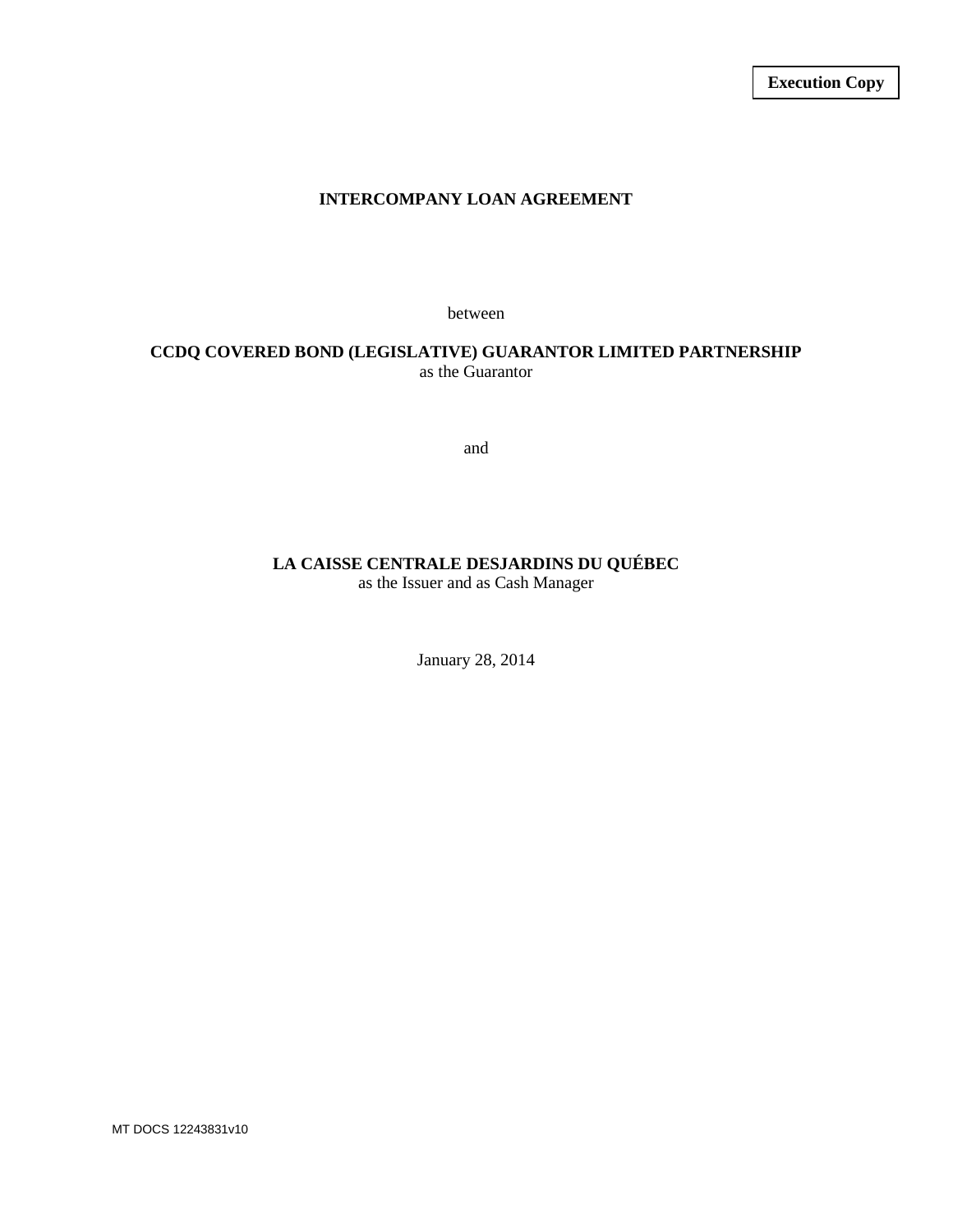# **TABLE OF CONTENTS**

| Section<br>Page |  |
|-----------------|--|
|                 |  |
|                 |  |
|                 |  |
|                 |  |
|                 |  |
|                 |  |
|                 |  |
|                 |  |
|                 |  |
|                 |  |
|                 |  |
|                 |  |
|                 |  |
|                 |  |
|                 |  |
|                 |  |
|                 |  |
|                 |  |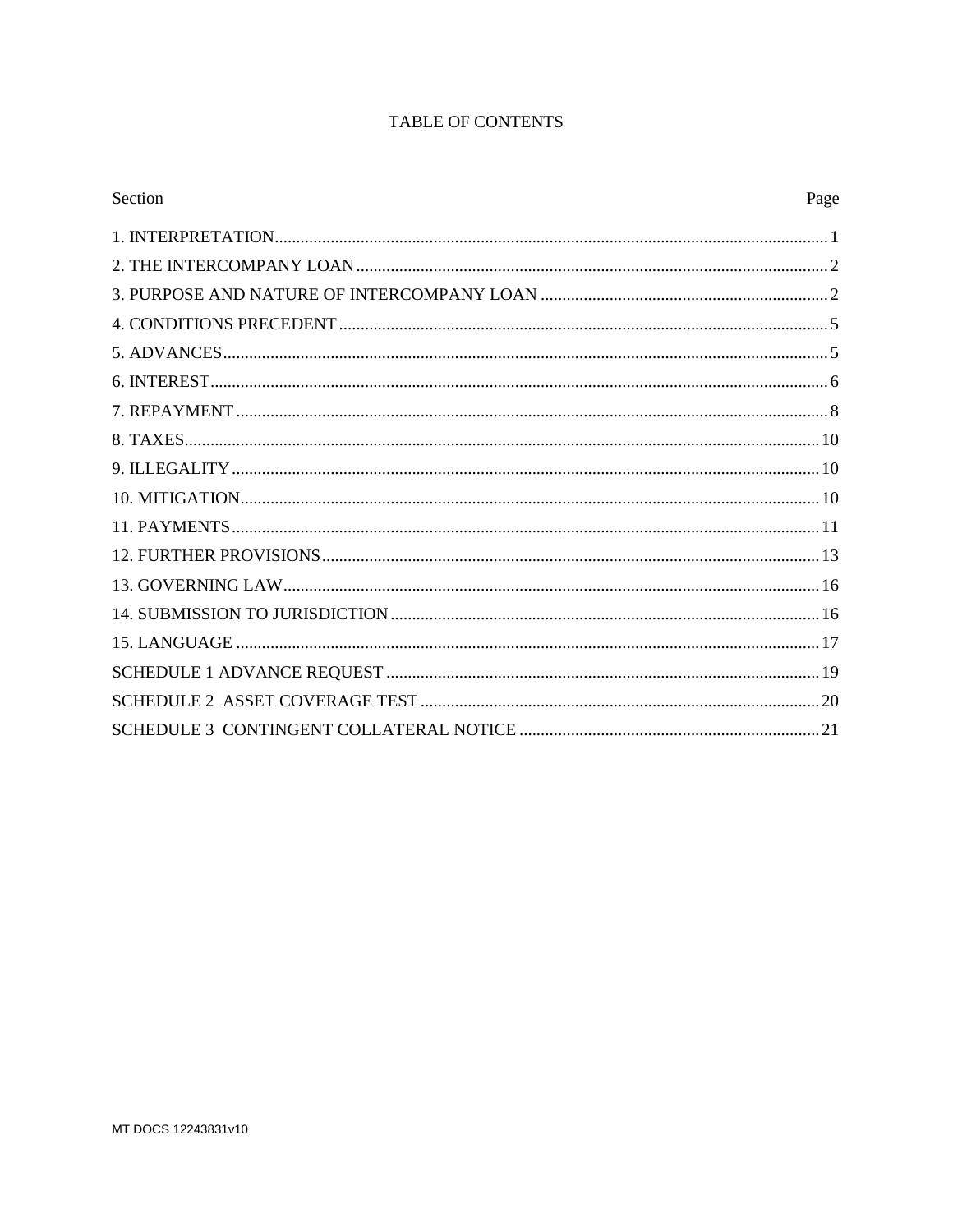#### **INTERCOMPANY LOAN AGREEMENT**

### **THIS INTERCOMPANY LOAN AGREEMENT** (this "**Agreement**") is dated as of this 28th day of January, 2014.

#### **BETWEEN:**

## **CCDQ COVERED BOND (LEGISLATIVE) GUARANTOR LIMITED PARTNERSHIP**, a limited partnership existing under the laws of the Province of Ontario, whose registered office is at Box 48, Suite 5300, Toronto Dominion Bank Tower, Toronto, Ontario, M5K 1E6, acting by its managing general partner **CCDQ CB (LEGISLATIVE) MANAGING GP INC.** (referred to herein as the "**Guarantor**"); and

**LA CAISSE CENTRALE DESJARDINS DU QUÉBEC**, a financial services cooperative constituted under the laws of Quebec, whose executive office is at 1170 Peel Street, Suite 600, Montreal, Quebec, Canada H3B 0B1, as the Issuer (referred to herein as the "**Issuer**") and as the Cash Manager (hereinafter referred to as the "**Cash Manager**").

## **WHEREAS:**

- (A) From time to time the Issuer will issue Covered Bonds pursuant to the Programme.
- (B) The Issuer has agreed that it will lend to the Guarantor an aggregate amount of Cdn \$9 billion (the "**Total Credit Commitment**"), which amount may be amended from time to time in accordance with the terms of this Agreement.
- (C) A portion of the Total Credit Commitment (the "**Initial Advance Commitment**") will be used by the Guarantor to acquire the Initial Covered Bond Portfolio.
- (D) A portion of the Total Credit Commitment equal to the amount, if any, by which the Total Credit Commitment exceeds the amount of the Guarantee Loan on the immediately preceding Calculation Date (such amount, from time to time, the "**Revolving Commitment**") shall be made available by the Issuer on a revolving basis, to the Guarantor to be used by the Guarantor for the purposes permitted hereby.
- (E) This Agreement sets out, among other things, the agreement between the Issuer and the Guarantor in relation to the lending of amounts to be used by the Guarantor to acquire Loans and their Related Security.

IT IS AGREED as follows:

### **1. INTERPRETATION**

**1.1** The Master Definitions and Construction Agreement made among, *inter alia*, the parties to this Agreement as of January 28, 2014 (as the same may be amended, restated, replaced, varied or supplemented from time to time with the consent of the parties thereto, the "Master Definitions and Construction Agreement") is expressly and specifically incorporated into this Agreement and, accordingly, the expressions defined in the Master Definitions and Construction Agreement shall, except where the context otherwise requires and save where otherwise defined herein, have the same meanings in this Agreement, including the recitals hereto and this Agreement shall be construed in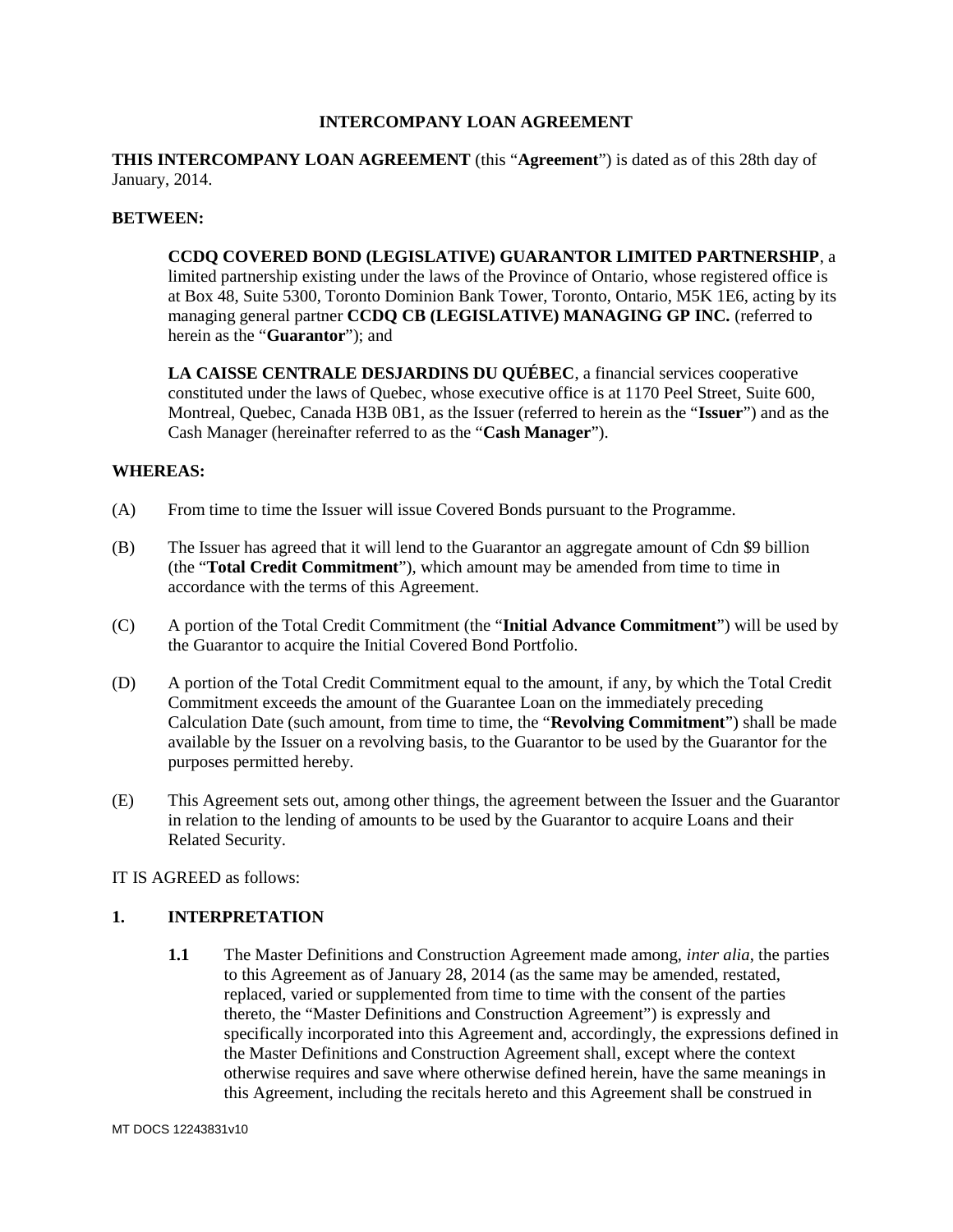accordance with the interpretation provisions set out in Section 2 of the Master Definitions and Construction Agreement.

## **2. THE INTERCOMPANY LOAN**

#### **2.1 The Intercompany Loan**

Subject to the terms of this Agreement, the Issuer agrees to make available to the Guarantor an Intercompany Loan (the "**Intercompany Loan**") in an aggregate amount equal to the Total Credit Commitment comprised of the Initial Advance Commitment and the Revolving Commitment. On any Montreal Business Day, the Guarantor may request that advances (each an "**Advance**" and collectively "**Advances**") denominated in Canadian dollars under the Intercompany Loan be made available to it, subject to the terms of this Agreement, on such Montreal Business Day (each such date, a "**Drawdown Date**").

#### **2.2 Total Credit Commitment**

The Guarantor may from time to time request that the amount of the Total Credit Commitment be increased and upon written notice by the Issuer to the Guarantor, the amount of the Total Credit Commitment shall be increased to the amount as set out in such notice.

#### **3. PURPOSE AND NATURE OF INTERCOMPANY LOAN**

#### **3.1 Application of Advances by Guarantor**

- 3.1.1 The Initial Advance Commitment hereunder may only be used to purchase the Initial Covered Bond Portfolio from Seller in accordance with the terms of the Hypothecary Loan Sale Agreement.
- 3.1.2 Each Advance other than the initial Advance hereunder may only be used by the Guarantor:
	- 3.1.2.1 to purchase New Loans and their Related Security pursuant to the terms of this Agreement and/or the Hypothecary Loan Sale Agreement; and/or
	- 3.1.2.2 to invest in Substitute Assets (in an amount up to but not exceeding the limit prescribed in Section 9.7 of the Limited Partnership Agreement); and/or
	- 3.1.2.3 subject to written confirmation from the Guarantor that the Asset Coverage Test is met on the relevant Drawdown Date (both before and immediately following the making of the relevant Advance), to make a Capital Distribution to any Partner by way of distribution of that Partner's equity in the Guarantor in an amount equal to the Advance or any part thereof, which shall be paid to the Partner on the relevant next Guarantor Payment Date by wire transfer or as otherwise directed by the Partner; and/or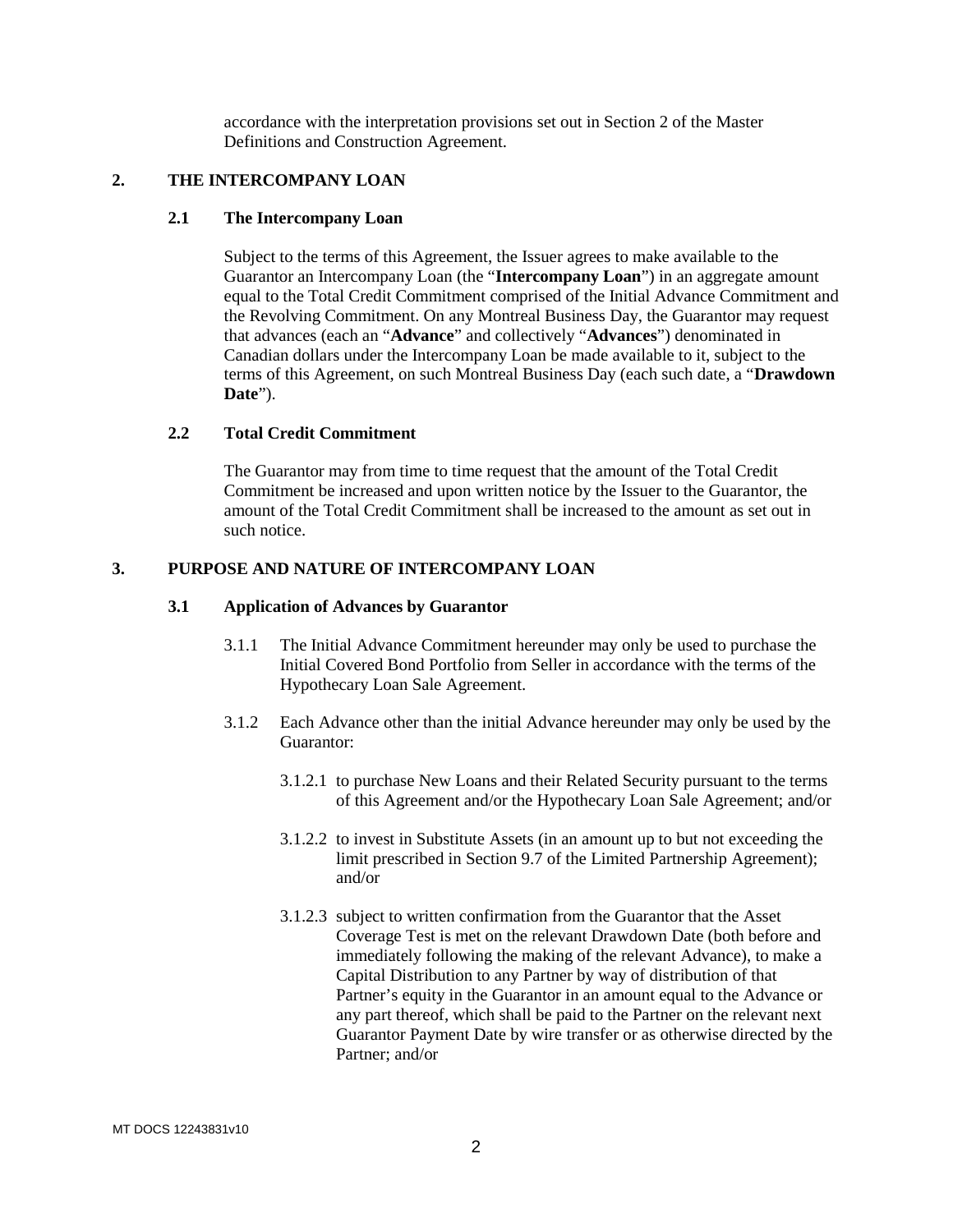- 3.1.2.4 to make a deposit of the proceeds in the Guarantor Accounts (including, without limitation, to fund the Reserve Fund and the Pre-Maturity Liquidity Ledger (in each case to an amount not exceeding the limit prescribed in Section 6.1 of the Limited Partnership Agreement)); and/or
- 3.1.2.5 to pay for costs, expenses or fees incurred by the Guarantor in connection with the Programme; and/or
- 3.1.2.6 in respect of any Advance that is a Deemed Advance, to fund an increase in the True Balance of a Loan due to a Further Advance in accordance with Section 5.3.

### **3.2 Guarantee Loan and Demand Loan**

The aggregate principal amount of Advances outstanding at any time shall be recorded in the Intercompany Loan Ledger in accordance with Section 5.4 and deemed to be comprised of:

3.2.1 a guarantee loan (the "**Guarantee Loan**") portion in an amount equal to:

 $(X/Y) * Z + W$ 

where,

 $X =$  the Adjusted Aggregate Loan Amount (see Schedule 2 for reference) at such time, but where "A" in the calculation of such amount is equal to the aggregate True Balance of the Loans in the Covered Bond Portfolio for the purposes of determining X;

 $Y =$  the maximum Canadian Dollar Equivalent of the aggregate Principal Amount Outstanding of Covered Bonds that could be issued by the Issuer without contravening the Asset Coverage Test at such time based on the assets of the Guarantor at such time;

 $Z =$  the actual Canadian Dollar Equivalent of the aggregate Principal Amount Outstanding of the Covered Bonds at such time, and

 $W =$  the sum of (i) the Contingent Collateral Amount relating to any Contingent Collateral Notice in effect at such time and delivered with respect to the Interest Rate Swap Agreement, plus (ii) the Contingent Collateral Amount relating to any Contingent Collateral Notice in effect at such time and delivered with respect to the Covered Bond Swap Agreement, in each case determined at such time,

#### and

3.2.2 a demand loan (the "**Demand Loan**") portion in the amount, if any, by which the aggregate principal amount of the Advances outstanding at that time exceeds the amount of the Guarantee Loan at such time.

#### **3.3 Revolving Intercompany Loan**

MT DOCS 12243831v10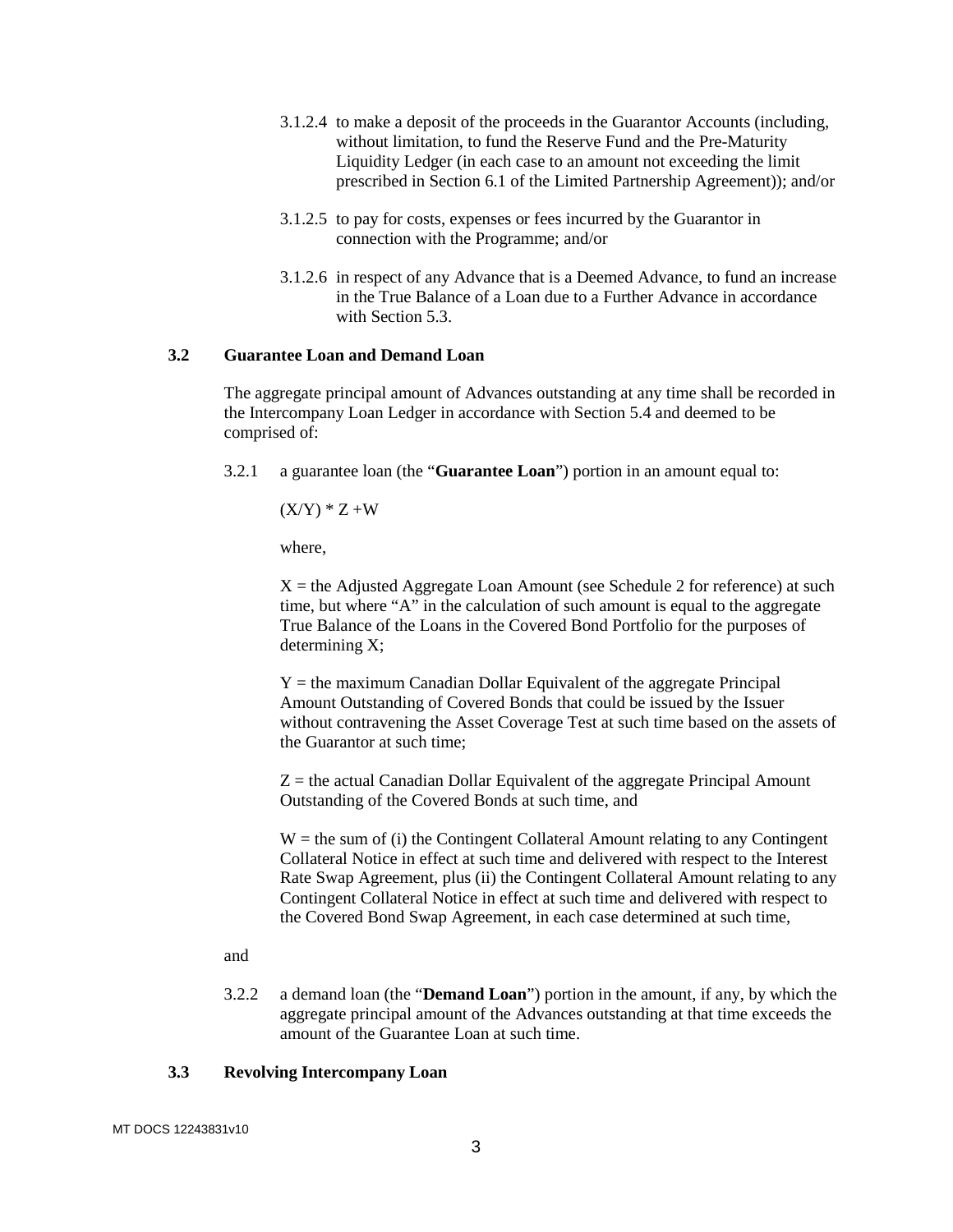Any amount under the Revolving Commitment repaid hereunder may be re-borrowed provided that (i) such re-borrowing is for the purposes set out in Section 3.1.2, (ii) each of the conditions set forth in Section 4 have been satisfied, (iii) such re-borrowing does not result in the Guarantor being unable to satisfy the Asset Coverage Test on a pro forma basis following such re-borrowing and the application of the proceeds thereof, (iv) such re-borrowing does not result in the Intercompany Loan exceeding the Total Credit Commitment, and (v) no Issuer Event of Default or Guarantor Event of Default has occurred and is continuing.

Unless otherwise agreed by CCDQ and subject to Rating Agency Confirmation, no further advances will be made to the Guarantor under the Intercompany Loan following the occurrence of a Demand Loan Repayment Event.

#### **3.4 Maturity and Extension of Revolving Commitment**

The Revolving Commitment shall expire and terminate, and all Advances together with accrued and unpaid interest thereon shall become immediately payable on, the date that is 364 days after the date of this Agreement (or 364 days after the effective date of the most recent extension pursuant to this Section 3.4) if (i) the Guarantor requests by notice in writing that the Issuer terminate its Revolving Commitment, or (ii) the Issuer notifies the Guarantor in writing that it intends to terminate its Revolving Commitment, in each case no less than (5) Montreal Business Days prior to such scheduled expiry and termination date, otherwise, the Revolving Commitment shall automatically renew for a further period of 364 days effective as of the date such commitment would otherwise expire and terminate. For certainty, the Revolving Commitment may be automatically renewed pursuant to this Section 3.4 one or more times.

#### **3.5 No Obligation to Monitor**

Without prejudice to the obligations of the Guarantor under this Section 3, neither the Issuer nor the Bond Trustee nor any of the Secured Creditors shall be obligated to concern themselves as to the application of amounts drawn by the Guarantor under this Agreement.

### **3.6 Contingent Collateral**

3.6.1 Upon the occurrence of  $(x)$  a Contingent Collateral Trigger Event,  $(y)$  an event of default (other than an insolvency event of default) or an additional termination event in respect of which the relevant Swap Provider is the defaulting party or the affected party, as applicable, or (z) a Downgrade Trigger Event, in each case, in respect of the Interest Rate Swap Agreement or the Covered Bond Swap Agreement, the relevant Swap Provider, in its capacity as (and provided it is) the lender under this Agreement, may deliver a notice substantially in the form attached as Schedule 3 hereto (each, a "**Contingent Collateral Notice**") to the Guarantor under which it elects to decrease the amount of the Demand Loan with a corresponding increase in the amount of the Guarantee Loan, in each case, in an amount equal to the related Contingent Collateral Amount(s). A Contingent Collateral Notice may only be delivered if the balance of the Demand Loan (determined in accordance with Section 3.2 without regard to the related Contingent Collateral Amount) at such time exceeds the related Contingent Collateral Amount.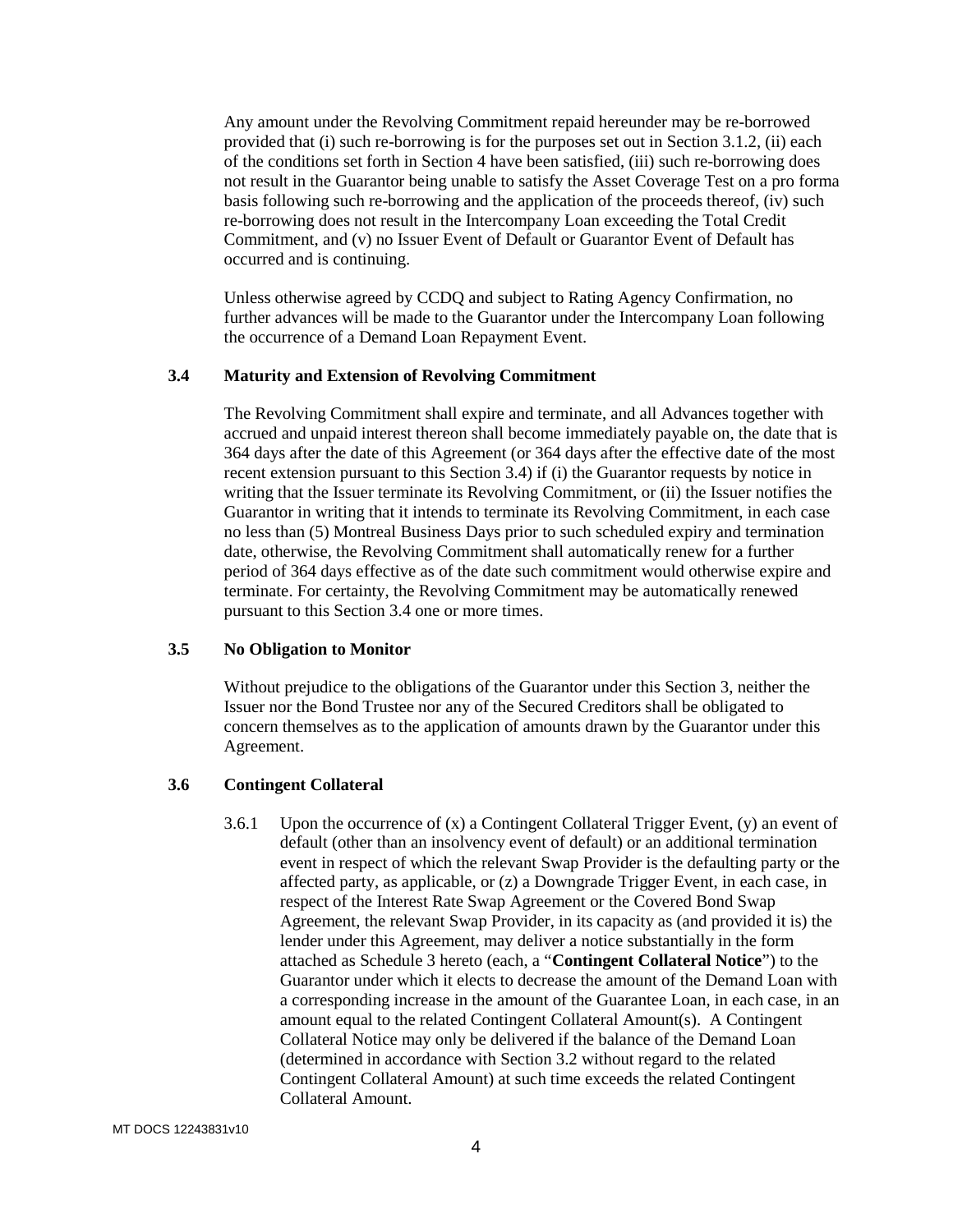- 3.6.2 At any time that a Contingent Collateral Notice is in effect, the Guarantor (or the Cash Manager on its behalf) shall determine the Contingent Collateral Amount(s), the balance of the Guarantee Loan and the balance of the Demand Loan on each Montreal Business Day.
- 3.6.3 If the circumstances triggering the delivery of a particular Contingent Collateral Notice have been cured, such Contingent Collateral Notice will be automatically revoked and of no further effect and the related Contingent Collateral Amount shall no longer be applicable in the determination of "W" in accordance with Section 3.2.

## **4. CONDITIONS PRECEDENT**

#### **4.1 Conditions Precedent for Advances**

Save as the Issuer and the Guarantor may otherwise agree, each Advance will not be available unless on the date of the proposed Advance:

- 4.1.1 the Issuer shall have received a copy of a resolution duly passed by the board of directors of the managing general partner of the Guarantor authorizing its execution, delivery and performance on behalf of the Guarantor of this Agreement, such copy to be certified by an officer of such managing general partner;
- 4.1.2 the aggregate outstanding amount of Advances after giving effect to such Advance does not exceed the Total Credit Commitment;
- 4.1.3 no Issuer Event of Default, Guarantor Event of Default or Managing GP Default Event has occurred; and
- 4.1.4 unless agreed to by the Issuer and subject to Rating Agency Confirmation, no Demand Loan Repayment Event has occurred.

### **5. ADVANCES**

#### **5.1 Giving of Advance Requests**

Not later than 10:00 a.m. (Montreal time) on each Drawdown Date (or such later time as may be agreed in writing between the Guarantor and the Issuer), the Guarantor shall give to the Issuer a duly completed request for Advance in writing (each an "**Advance Request**") completed in the form attached hereto as Schedule 1 specifying whether such request is for (i) an Advance under the Initial Advance Commitment, or (ii) an Advance under the Revolving Commitment (each such Advance, a "**Revolving Advance**"). Each Advance Request is irrevocable and (subject to the terms of this Agreement) obliges the Guarantor to borrow the whole amount specified in the Advance Request on the relevant Drawdown Date upon the terms and subject to the conditions of this Agreement.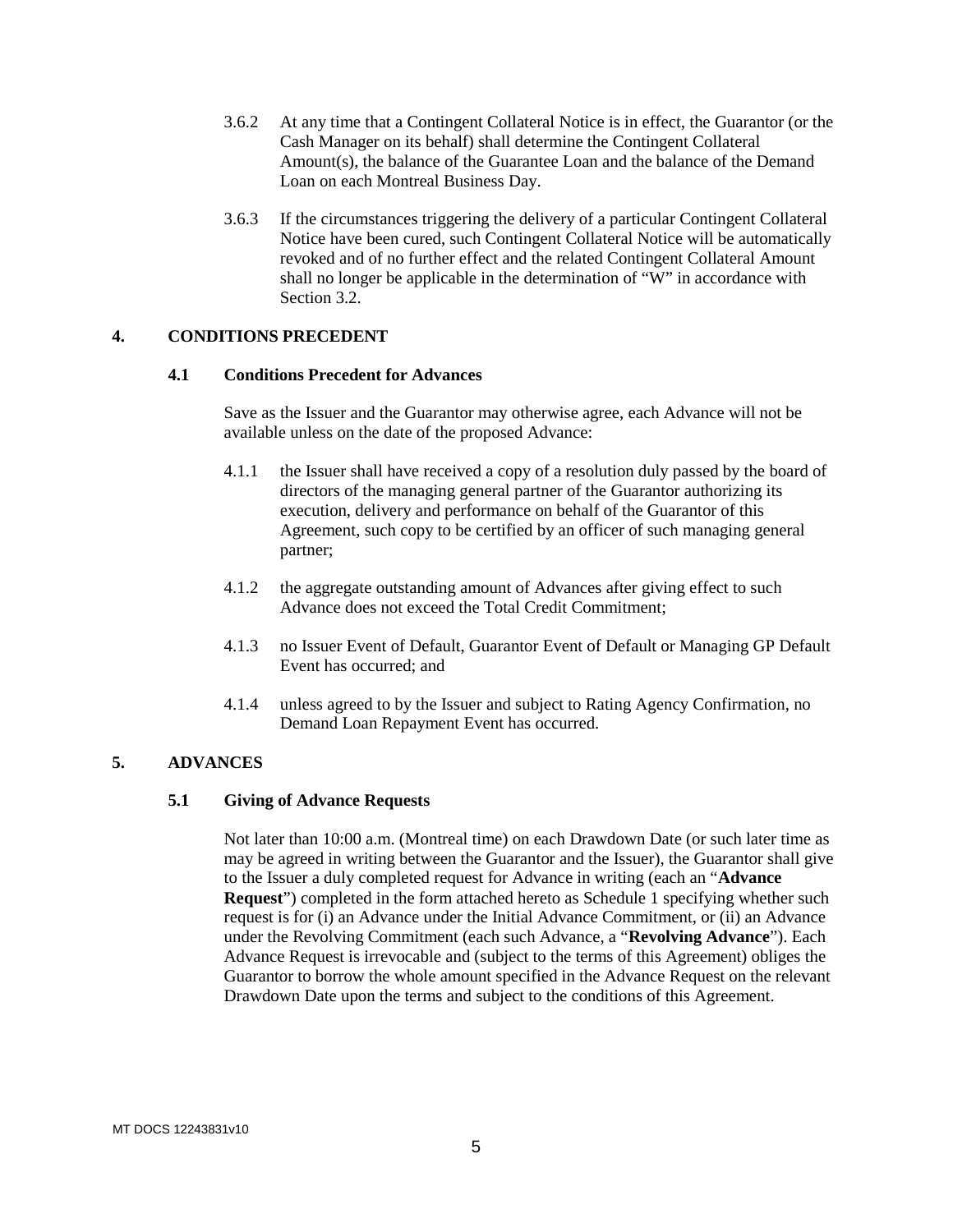#### **5.2 Advances**

On receipt of an Advance Request from the Guarantor and if the conditions set out in Section 4 (Conditions Precedent) have been met, the Issuer shall make the Advances available to the Guarantor on the Drawdown Date.

#### **5.3 Deemed Advances**

If there is any increase in the True Balance of a Loan due to an Originator making a Further Advance to a Borrower and such Further Advance is sold to the Guarantor by the Issuer or the True Balance of a Loan is increased due to Capitalized Interest or Capitalized Arrears, such increase shall be deemed to constitute a Revolving Advance if each of the Deemed Advance Preconditions set out below is satisfied at such time.

The preconditions to a Deemed Advance are the following (collectively the "**Deemed Advance Preconditions**"):

- 5.3.1 the aggregate amount of all Revolving Advances outstanding at such time after giving effect to such Deemed Advance does not exceed the Revolving Commitment; and
- 5.3.2 such Deemed Advance does not result in the Guarantor being unable to satisfy the Asset Coverage Test on a pro forma basis following such Deemed Advance; and
- 5.3.3 the aggregate outstanding amount of Advances after giving effect to such deemed Advance does not exceed the Total Credit Commitment; and
- 5.3.4 no Issuer Event of Default, Guarantor Event of Default or Demand Loan Repayment Event has occurred.

### **5.4 Intercompany Loan Ledger**

The Cash Manager shall ensure that each Advance (including each Deemed Advance), each repayment, all payments of interest and repayments of principal of each Advance hereunder and the amount of the Guarantee Loan and Demand Loan at each Calculation Date are recorded in the Intercompany Loan Ledger at the appropriate time (which in the case of the amount of the Guarantee Loan and the Demand Loan at least two days prior to the Guarantor Payment Date following such Calculation Date).

### **6. INTEREST**

### **6.1 Interest Periods**

6.1.1 Each loan interest period (each a "**Loan Interest Period**") will correspond to each Calculation Period and each date on which interest is payable hereunder (each a "**Loan Interest Payment Date**") will correspond to each Guarantor Payment Date, provided that the Loan Interest Period for any Advance made during a Calculation Period shall commence on the date of such Advance.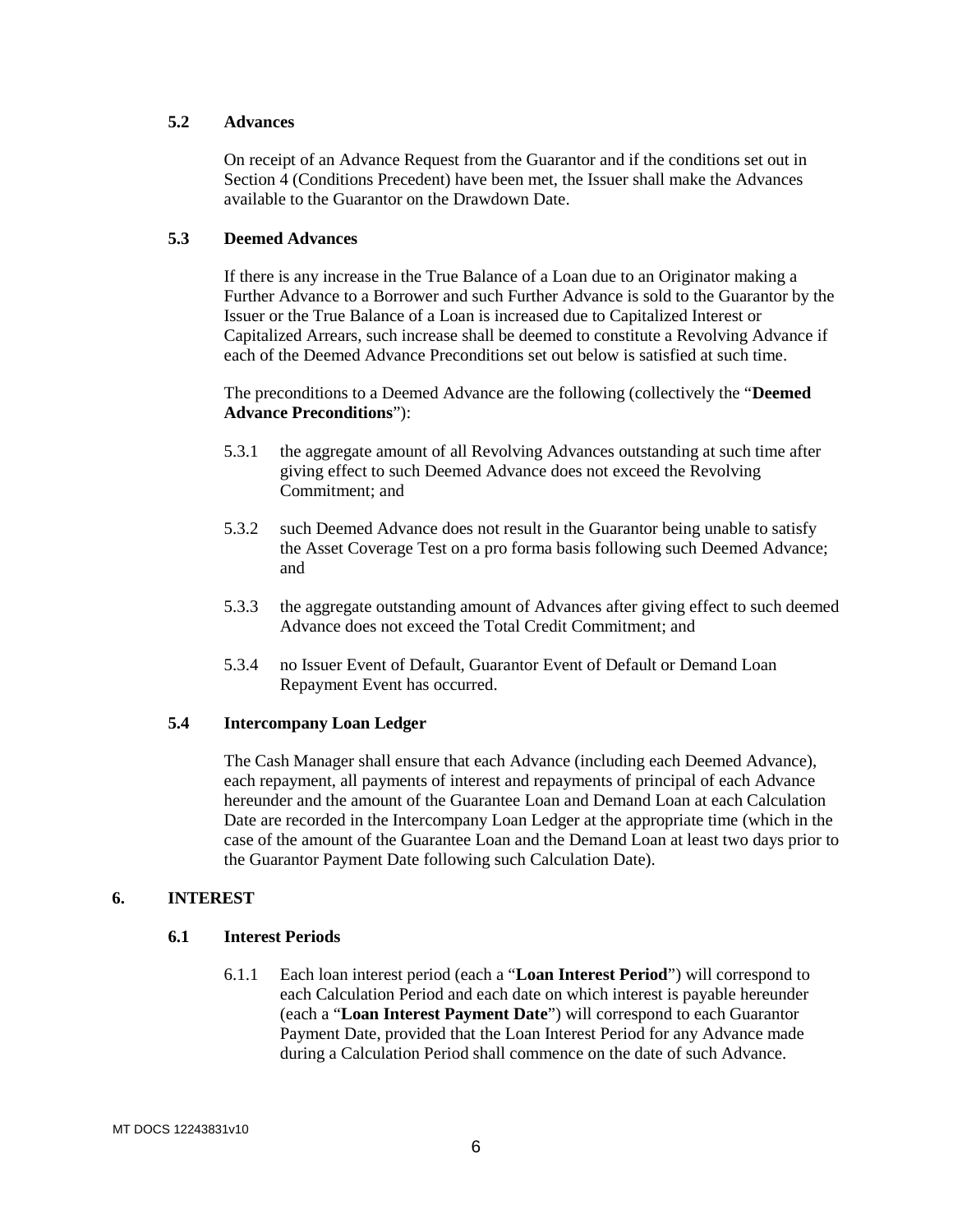- 6.1.2 Whenever it is necessary to compute an amount of interest in respect of an Advance for any period (including any Loan Interest Period), such interest shall be calculated on the basis of actual days elapsed in a 365 (or 366, as applicable) day year.
- 6.1.3 Subject to the applicable Priority of Payments and Section 11.2 herein, interest payable in respect of an Advance shall be payable in respect of the preceding Loan Interest Period for such Advance on each Loan Interest Payment Date following the Drawdown Date of that Advance.

#### **6.2 Interest Rate**

- 6.2.1 Subject to the applicable Priority of Payment and Section 11.2 herein, the rate of interest payable in respect of each Advance for each Loan Interest Period shall be: (i) in respect of the portion of such Advance which is a Demand Loan (the "**Demand Portion**"), the rate per annum notified in writing by the Issuer to the Guarantor from time to time; and (ii) in respect of the portion of such Advance which is a Guarantee Loan (the "**Guarantee Portion**"), a rate equal to the yield on the Covered Bond Portfolio (subject to adjustment pursuant to Section 6.2.2).
- 6.2.2 With respect to each Loan Interest Period, the Issuer shall, as soon as practicable following the relevant Loan Interest Period, determine and notify the Cash Manager, the Guarantor and the Bond Trustee of the Canadian dollar amount (the "**Intercompany Loan Interest Amount**"), in each case, payable in respect of such Loan Interest Period. In respect of each Advance, the Intercompany Loan Interest Amount shall be determined by applying the applicable rate of interest (determined in accordance with Section 6.2.1) to the outstanding principal balance of the Demand Portion and the Guarantee Portion, multiplying the sum of the result of those calculations by the actual number of days in the applicable Loan Interest Period divided by 365 days (or 366, as applicable) and rounding the resultant figure to the nearest penny (half a penny being rounded upwards), provided that the amount of interest hereunder payable and the applicable rate of interest in respect of any Loan Interest Period shall not exceed, as applicable:
	- 6.2.2.1 prior to an Interest Rate Swap Effective Date, the aggregate yield on (x) the Covered Bond Portfolio (y) such cash deposit amounts of the Guarantor, and (z) the principal balance of the Substitute Assets; and
	- 6.2.2.2 on or following an Interest Rate Swap Effective Date, the amount received by the Guarantor pursuant to the Interest Rate Swap Agreement less the sum of: (x) the monthly equivalent 100 basis points of the aggregate principal amount of the Advances then outstanding; and (y) an amount equal to the amount of the Guarantor Expenses for the corresponding Guarantor Calculation Period.
- 6.2.3 All notifications, opinions, determinations, certificates, calculations, quotations and decisions given, expressed, made or obtained for the purposes of this Section 6, shall (in the absence of wilful default, bad faith or proven error) be binding on the Guarantor and the Cash Manager and (in such absence as aforesaid) no liability to the Guarantor shall attach to the Cash Manager or the Issuer in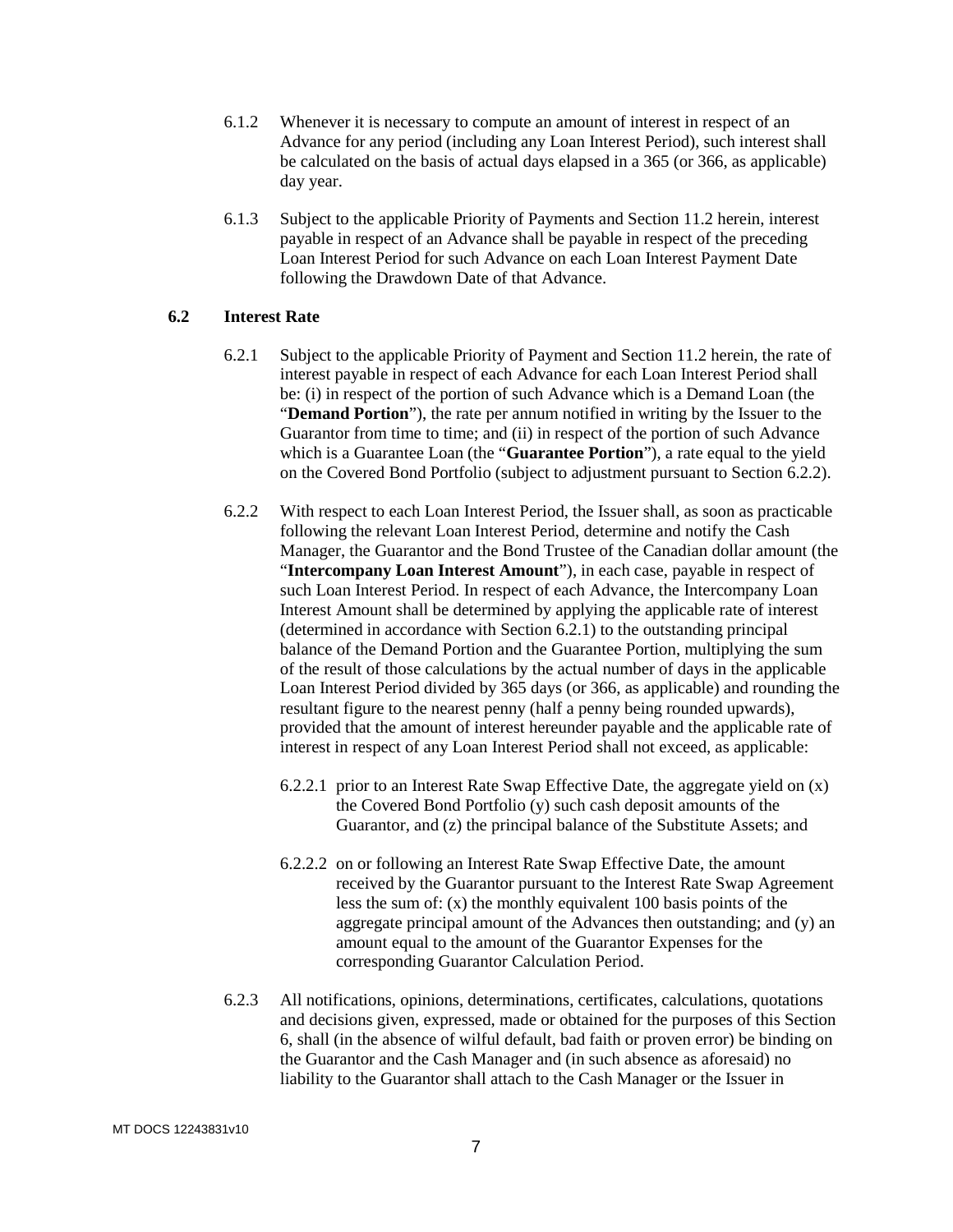connection with the exercise or non-exercise by them or any of them of their powers, duties and discretions hereunder.

6.2.4 Solely for the purposes of the *Interest Act* (Canada), whenever the amount of interest payable hereunder in respect of any Loan Interest Period is not the amount obtained by applying the applicable rate of interest to the outstanding principal balance of the relevant Advance and multiplying the result of that calculation by the actual number of days in the applicable Loan Interest Period divided by 365 days (or 366, as applicable), the annual rate of interest payable hereunder in respect of such Loan Interest Period is equivalent to the product obtained when (i) the amount of interest payable hereunder in respect of such Loan Interest Period is divided by the sum of the daily average aggregate amount of Advances outstanding hereunder and the result of such division is multiplied by (ii) 365 (or 366, as applicable) divided by the number of calendar days in such Loan Interest Period.

## **7. REPAYMENT**

#### **7.1 Repayment of Demand Loan on Demand**

Subject to the applicable Priorities of Payment, the principal amount of the Demand Loan or any portion thereof for which demand is made by the Issuer in accordance with this Section (but in each case, other than any amount standing to the credit of the Pre-Maturity Liquidity Ledger) shall be due and payable by the Guarantor no later than the first Montreal Business Day following the date that is 60 days after the demand is made therefor by the Issuer by notice in writing to the Guarantor subject to:

- 7.1.1 a Demand Loan Repayment Event having occurred (in which case payment shall be made in accordance with Section 7.2); and
- 7.1.2 the Asset Coverage Test, as calculated by the Cash Manager, being satisfied on the repayment date after giving effect to such repayment.

#### **7.2 Mandatory Repayment Upon Demand Loan Repayment Event**

- 7.2.1 Subject to the applicable Priorities of Payment and Section 7.2.1.2 below, the Guarantor shall repay the amount, if any, by which the Demand Loan exceeds the Demand Loan Contingent Amount on the first Guarantor Payment Date following 60 days after the earliest of the date on which one of the following occurs:
	- 7.2.1.1 CCDQ is required to assign the Interest Rate Swap Agreement to a third party (due to a failure by CCDQ to meet the ratings levels specified in the Interest Rate Swap Agreement or otherwise);
	- 7.2.1.2 a Notice to Pay has been served on the Guarantor;
	- 7.2.1.3 this Agreement is terminated or the Revolving Commitment hereunder is not renewed; and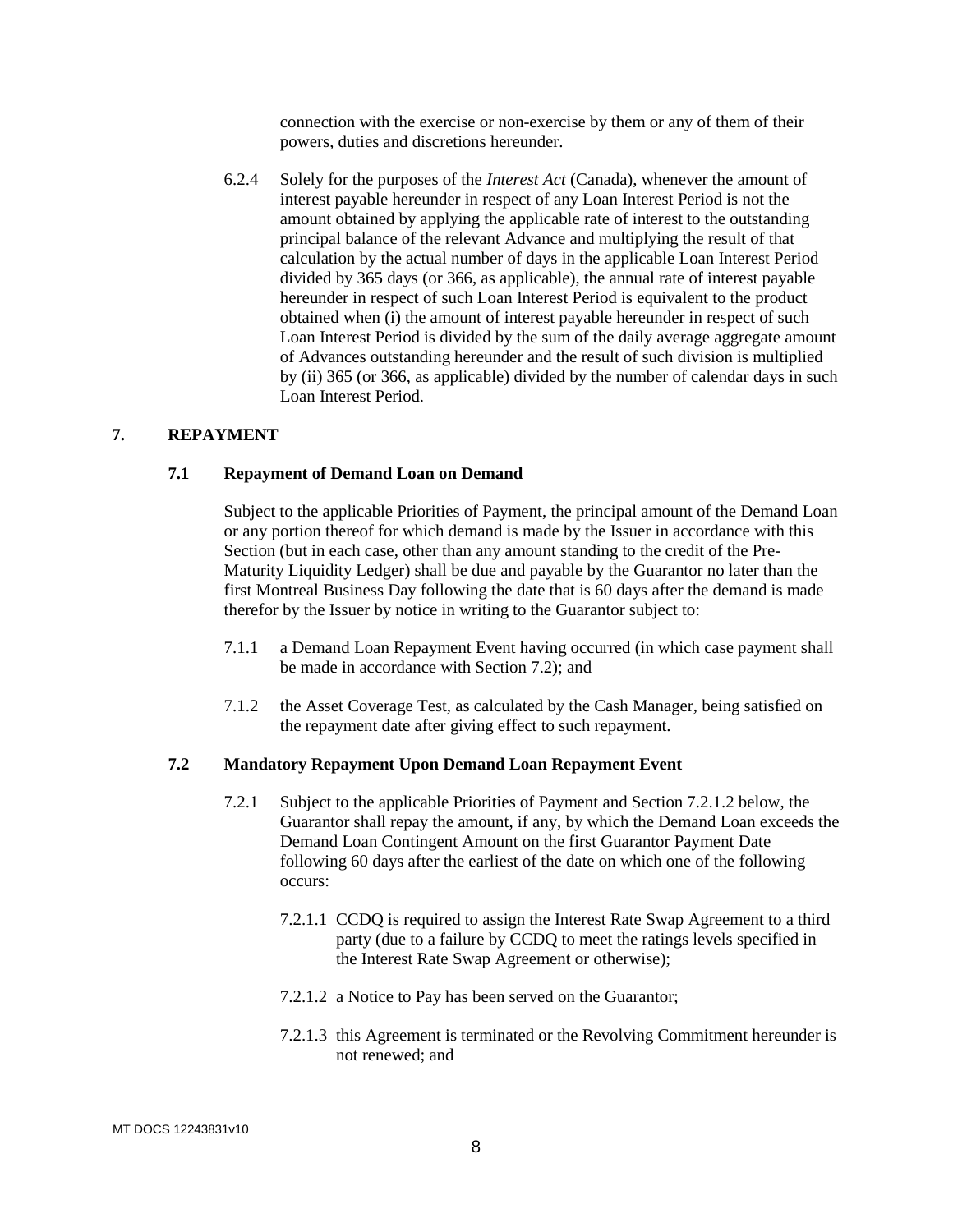7.2.1.4 to the extent Fitch is a Rating Agency, if the issuer default ratings assigned by Fitch to the Issuer are less than the Fitch Demand Loan Repayment Ratings;

(each of 7.2.1.1, 7.2.1.2, 7.2.1.3 and 7.2.1.4 above, a "**Demand Loan Repayment Event**").

7.2.2 Subject to the applicable Priorities of Payment, following a Demand Loan Repayment Event, the Guarantor shall repay the full amount of the then outstanding Demand Loan on the date on which the Asset Percentage is next calculated (whether or not such calculation is a scheduled calculation or a calculation made at the request of CCDQ) provided that the Asset Coverage Test, as calculated by the Cash Manager, is met on the date of repayment after giving effect to such repayment. For greater certainty, following an Issuer Event of Default, the Asset Coverage Test will be conducted and the Asset Percentage calculated, solely for the purpose of determining the amount of the Demand Loan repayable on the relevant repayment date such that the Asset Coverage Test will be met after giving effect to any such repayment. In calculating the Asset Coverage Test following an Issuer Event of Default for such purpose, the amount of any Excess Proceeds received by the Guarantor from the Bond Trustee will be deducted from the Adjusted Aggregate Loan Amount.

## **7.3 Payments under Guarantee discharge obligations of Guarantor under this Agreement**

To the extent that the Guarantor makes, or there is made on its behalf, a payment under the Covered Bond Guarantee, the Issuer will on such payment being made become indebted to the Guarantor for an amount equal to such payment. Any amounts owing by the Issuer to the Guarantor in respect of amounts paid by the Guarantor under the Covered Bond Guarantee shall be compensated or set-off automatically (and without any action being required by the Guarantor, the Issuer or the Bond Trustee) against any amounts repayable by the Guarantor under the terms of this Agreement. The compensation or set-off amount shall be the Canadian Dollar Equivalent of the relevant payment made by the Guarantor under the Covered Bond Guarantee, which amount shall be applied to reduce amounts repayable under the Intercompany Loan in the following order of priority:

- 7.3.1 first, to reduce and discharge any outstanding amounts due and payable by the Guarantor to the Issuer under this Agreement other than interest and principal;
- 7.3.2 second, to reduce and discharge interest (including accrued interest) due and unpaid on the outstanding principal balance of the Advances; and
- 7.3.3 third, to reduce and discharge the outstanding principal balance of the Advances.

## **7.4 Repayment of the Guarantee Loan**

The Guarantee Loan shall be repaid in accordance with the applicable Priority of Payments and is subordinated to the Demand Loan in accordance with such Priority of Payments. Such repayment will be made (a) using (i) funds being held for the account of the Guarantor by its service providers and/or funds in the Guarantor Accounts (other than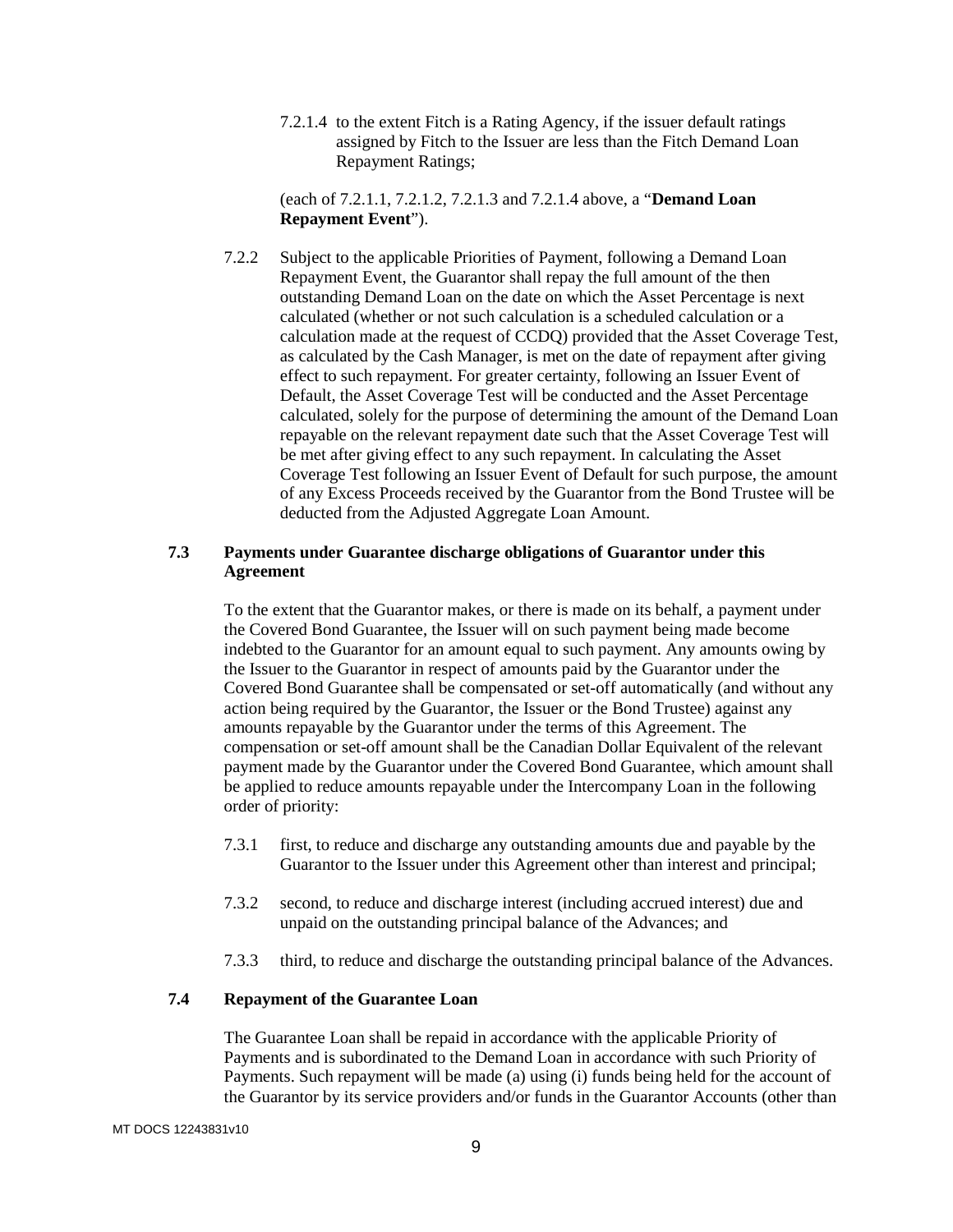any amount in the Pre-Maturity Liquidity Ledger); and/or, (ii) proceeds from the sale of Substitute Assets; and/or (iii) proceeds from the sale, pursuant to the Limited Partnership Agreement, of Loans and their Related Security to the Seller or to another Person subject to a right of pre-emption on the part of the Seller; and/or (b) by selling, transferring and assigning to the Seller all of the Guarantor's right, title and interest in and to the Loans and their Related Security.

### **7.5 Prepayments**

The Guarantor shall be entitled to make principal prepayments, at its discretion, on any Advance provided that the Asset Coverage Test will be met after giving effect to any such prepayment.

## **8. TAXES**

### **8.1 No gross up**

All payments by the Guarantor under this Agreement shall be made without any deduction or withholding for or on account of and free and clear of, any Taxes, except to the extent that the Guarantor is required by law to make payment subject to any Taxes.

## **8.2 Not a Non-Resident**

The Guarantor represents and warrants to the Issuer that it is, and covenants that it will at all times remain, a Person that is not a non-resident of Canada for the purposes of the *Income Tax Act* (Canada).

## **8.3 Tax receipts**

All Taxes required by law to be deducted or withheld by the Guarantor from any amounts paid or payable under this Agreement shall be paid by the Guarantor when due and the Guarantor shall, within 90 days of the payment being made, deliver to the Issuer evidence satisfactory to the Issuer (including all relevant Tax receipts) that the payment has been duly remitted to the appropriate authority.

## **9. ILLEGALITY**

If, at any time, it is unlawful for the Issuer to make, fund or allow to remain outstanding an Advance made or to be made by it under this Agreement, then the Issuer shall, promptly after becoming aware of the same, deliver to the Guarantor, the Bond Trustee and the Rating Agencies a legal opinion to that effect from reputable counsel and the Issuer may require the Guarantor to prepay, on any Guarantor Payment Date, having given not more than 60 days' and not less than 30 days' (or such shorter period as may be required by any relevant law) prior written notice to the Guarantor and the Bond Trustee, and while the relevant circumstances continue, the applicable Advance(s) without penalty or premium but subject to Article 6 (Exercise of Certain Rights) of the Security Agreement and Section 10 (Mitigation) of this Agreement.

### **10. MITIGATION**

If circumstances arise in respect of the Issuer which would, or would upon the giving of notice, result in the prepayment of the Advances pursuant to Section 9 (Illegality), then, without in any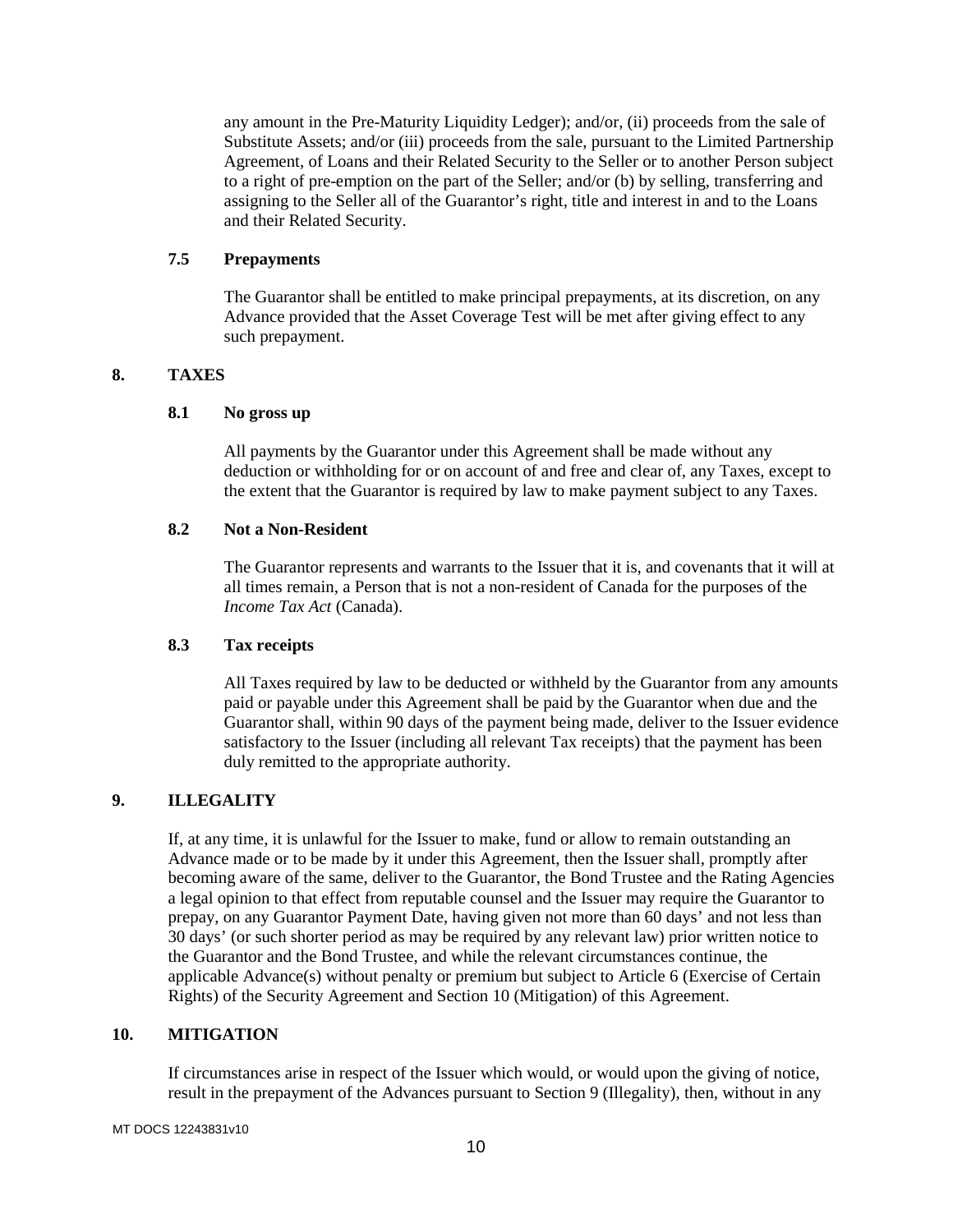way limiting, reducing or otherwise qualifying the obligations of the Guarantor under this Agreement, the Issuer shall:

- **10.1** promptly upon becoming aware of the circumstances, notify the Bond Trustee, the Guarantor and the Rating Agencies; and
- **10.2** upon written request from the Guarantor, take such steps as may be practical to mitigate the effects of those circumstances including (without limitation) the assignment of all of its rights under this Agreement to, and assumption of all of its obligations under this Agreement by, another Person satisfactory to the Bond Trustee, which is willing to participate in the relevant Advances in its place and which is not subject to any illegality as referred to in Section 9 (Illegality),

provided that no such assignment and assumption may be permitted unless Rating Agency Confirmation has been received in respect of such assignment and assumption and the Guarantor indemnifies (subject to Article 6 of the Security Agreement) the Issuer for any reasonable costs and expenses properly incurred by it as a result of such assignment and assumption.

### **11. PAYMENTS**

### **11.1 Payment**

- 11.1.1 Subject to the applicable Priorities of Payment and Section 11.2 herein, all amounts to be paid to the Issuer under this Agreement (other than repayment of the Demand Loan) shall be paid in Canadian dollars for value by the Guarantor to such account as is notified to the Guarantor by the Issuer for this purpose by not less than five (5) Montreal Business Days' prior notice on each Guarantor Payment Date.
- 11.1.2 Subject to the applicable Priorities of Payment, the Guarantor may elect, at its sole discretion, to repay the Demand Loan (or any portion thereof) pursuant to Section 7.1 or Section 7.2 in the following manner:
	- A. in Canadian dollars for value by the Guarantor to such account as is notified to the Guarantor by the Issuer for this purpose, provided that any amount paid in Canadian dollars pursuant to this clause A shall not have been derived from the sale of any Loan and its Related Security by the Guarantor for less than the True Balance of such Loan at the time of such sale; or
	- B. by selling, transferring and assigning to the Issuer all of the Guarantor's right, title and interest in and to Loans and their Related Security and any Collections related to such Loans from and after the date of the Payment in Kind Notice in accordance with Section 11.1.3 and for the consideration of a reduction in the amount outstanding under the Demand Loan in accordance with Section 11.1.4 (a "**Payment in Kind**"); provided that any Loans and their Related Security applied towards a Payment in Kind will be selected in a manner that would not reasonably be expected to adversely affect the interests of the Covered Bondholders.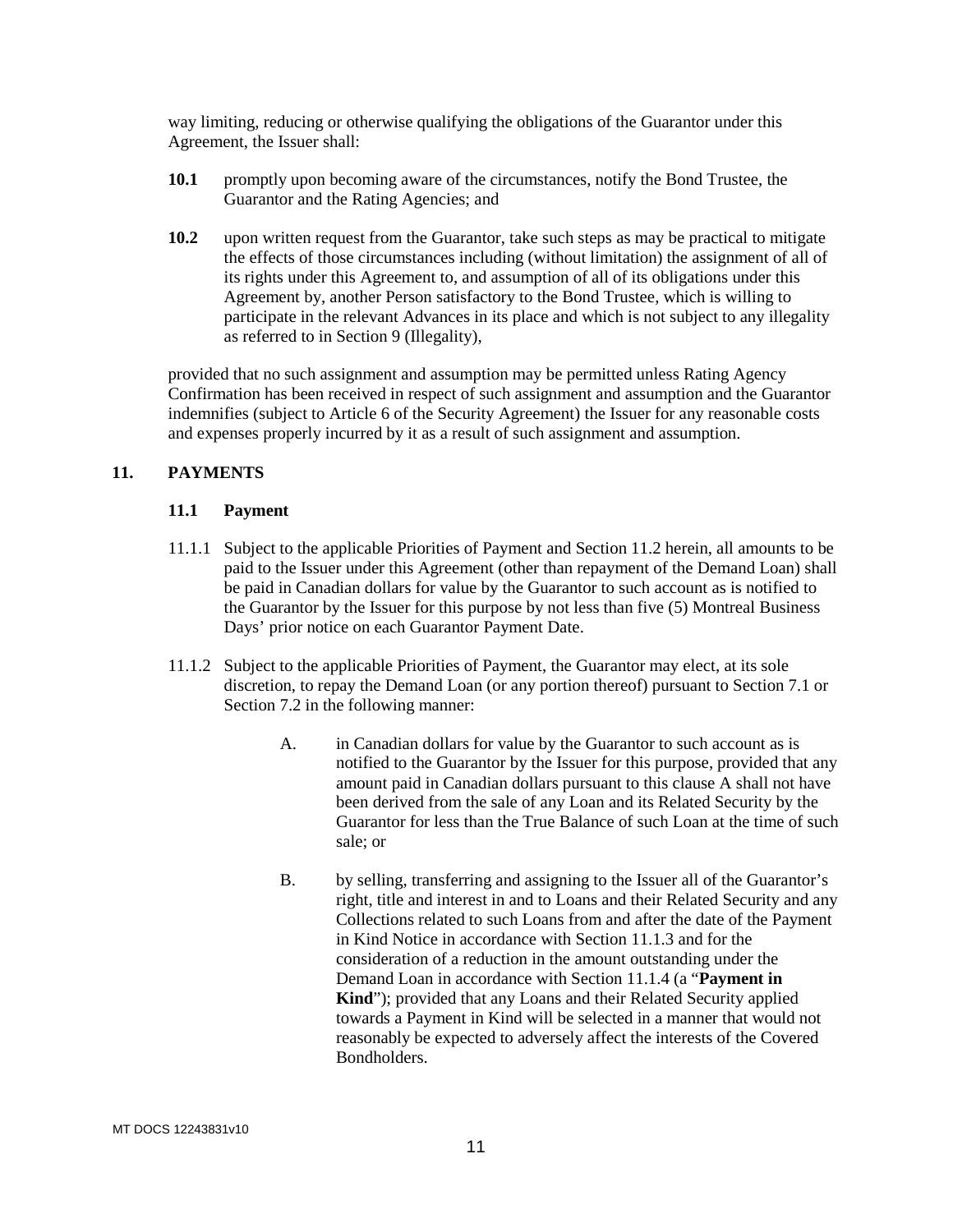- 11.1.3 If the Guarantor elects to make a Payment in Kind, the Guarantor will provide the Issuer with a notice (a "**Payment in Kind Notice**"), at least 5 Montreal Business Days and not more than 30 days in advance of the proposed date of such Payment in Kind (the "**Payment in Kind Date**"), setting out the following:
	- A. the Payment in Kind Date;
	- B. the aggregate amount of the Demand Loan to be repaid as determined in accordance with Section 11.1.4; and
	- C. a listing of the Loans to be sold, transferred and assigned to the Issuer on the Payment in Kind Date, including:
		- (1) for each such Loan, the Eligible Loan Details;
		- (2) the aggregate number of Loans identified in the Payment in Kind Notice; and
		- (3) the aggregate Current Balance of such Loans as of the date of the Payment in Kind Notice.
- 11.1.4 Upon any Payment in Kind, the outstanding amount of the Demand Loan will be reduced by:
	- A. in the case of Loans listed in the Payment in Kind Notice that are not Non-Performing Loans (A) prior to a Covered Bond Guarantee Activation Event, the Fair Market Value of such Loans, or (B) on or after a Covered Bond Guarantee Activation Event, the True Balance of such Loans; and
	- B. in the case of Loans listed in the Payment in Kind Notice that are Non-Performing Loans, the Fair Market Value of such Loans,

in each case determined as of the Payment in Kind Date, less an amount equal to the Collections received by or on behalf of the Guarantor after the date of the Payment in Kind Notice and prior to the Payment in Kind Date in respect of the Loans listed in the Payment in Kind Notice.

- 11.1.5 If upon a Payment in Kind, the outstanding amount of the Demand Loan is reduced in accordance with Section 11.1.4, then upon such Payment in Kind (and notwithstanding the terms of the Interest Rate Swap Agreement):
	- A. if the Interest Rate Swap Provider is the Issuer or an Affiliate of the Issuer, no termination payment will be payable in respect of such sale of Loans; and
	- B. if the Interest Rate Swap Provider is not the Issuer or an Affiliate of the Issuer, (i) the termination payment, if any, payable by the Guarantor to the Interest Rate Swap Provider in respect of such sale of Loans will be paid by the Issuer to the Interest Rate Swap Provider for and on behalf of the Guarantor, and (ii) the Guarantor shall direct that the termination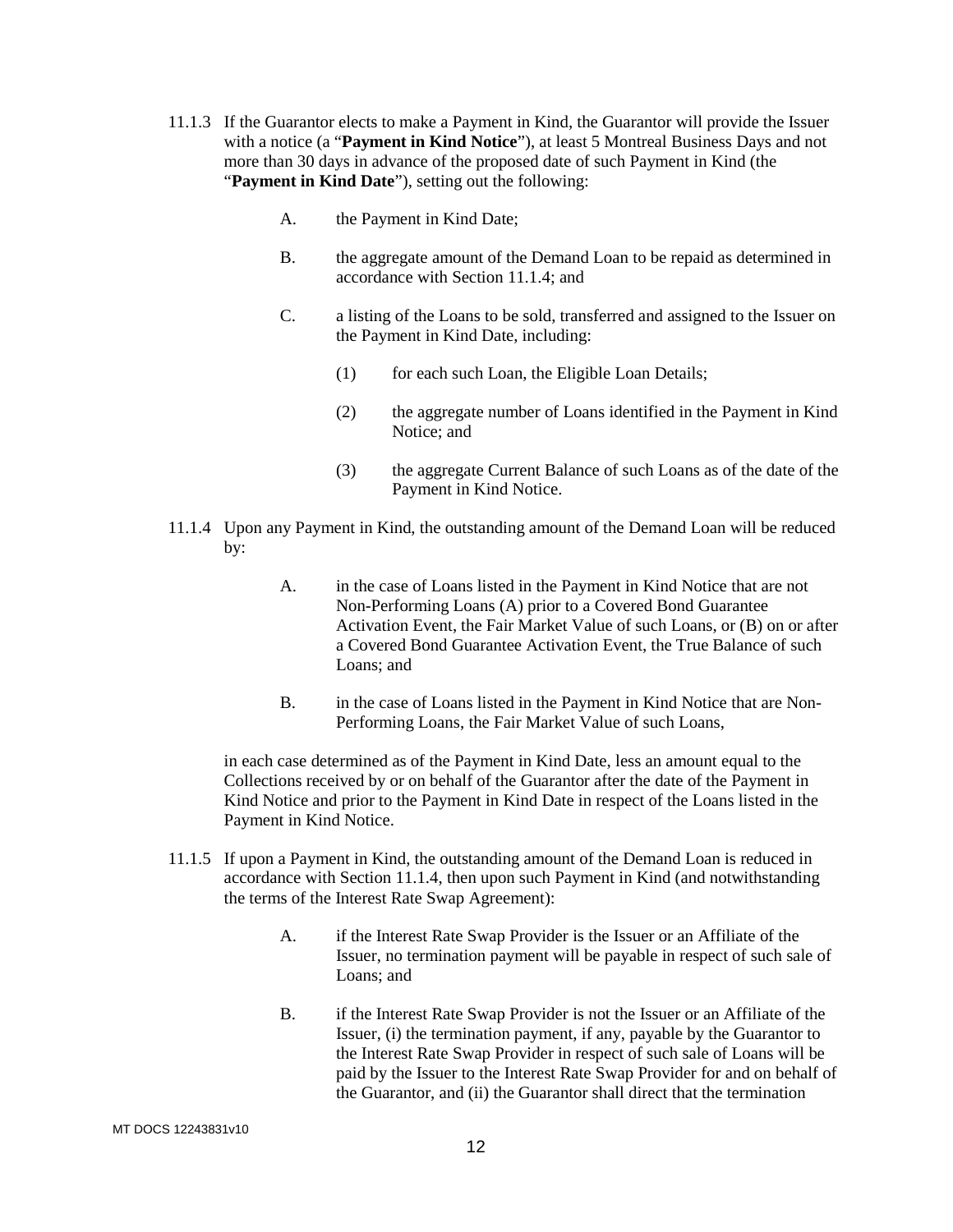payment, if any, payable by the Interest Rate Swap Provider to the Guarantor in respect of such sale of Loans will be paid by the Interest Rate Swap Provider to the Issuer or as the Issuer may direct.

- 11.1.6 Upon a Payment in Kind, all of the Guarantor's right, title and interest in and to each of the Loans listed in the Payment in Kind Notice and their Related Security from and after the Payment in Kind Date shall be sold, transferred and assigned to the Issuer without recourse, representation or warranty (whether express, implied, statutory or otherwise) to, against, by or on behalf of the Guarantor save and except that the Guarantor shall be deemed to represent and warrant to the Issuer that (x) such Loans and the proceeds thereof are free and clear of any Adverse Claim created by the Guarantor, and (y) the Guarantor has the power and authority to sell, transfer and assign such Loans and their Related Security and the proceeds thereof as herein provided. In consideration of the foregoing, the outstanding amount of the Demand Loan shall be reduced in accordance with Section 11.1.4.
- 11.1.7 The Guarantor will, at the expense of the Issuer (i) execute and deliver such assignments or other instruments of conveyance, (ii) make such filings (including filings of financing statements), and (iii) with respect to the Loan and Related Security Files or other documents relating to the Loans and their Related Security sold, transferred and assigned to the Issuer upon a Payment in Kind (A) to the extent held by the Issuer, confirm that the Issuer ceases to be under any further obligation to hold such documents to the order of the Guarantor or the Bond Trustee, or (B) to the extent not held by the Issuer, deliver or cause to be delivered to the Issuer or as the Issuer may direct all such documents that are in its possession or otherwise held to its order.
- 11.1.8 Without limiting anything in this Agreement, each Payment in Kind shall constitute a discharge and release of the Issuer from any claims which the Guarantor or the Bond Trustee may have against the Issuer arising from the Loan Representations and Warranties in relation to the Loans and their Related Security sold, transferred and assigned to the Issuer on the related Payment in Kind Date.

#### **11.2 Alternative Payment Arrangements**

If, at any time, it shall become impracticable (by reason of any action of any Governmental Authority or any change in law, exchange control regulations or any similar event) for the Guarantor to make any payments under this Agreement in the manner specified in Section 11.1 (Payment), then the Guarantor shall make such alternative arrangements for the payment directly to the Issuer of amounts due under this Agreement as are acceptable to the Issuer and the Bond Trustee (acting reasonably).

#### **12. FURTHER PROVISIONS**

#### **12.1 No compensation or set-off by the Issuer**

The Issuer agrees that it will advance the Advances to the Guarantor (subject to the terms of this Agreement, including without limitation, Sections 4 and 5) without compensation or set-off (including, without limitation, in respect of any amounts owed to the Issuer under any other Advance or in any other capacity under any of the Transaction Documents to which it is a party) or counterclaim.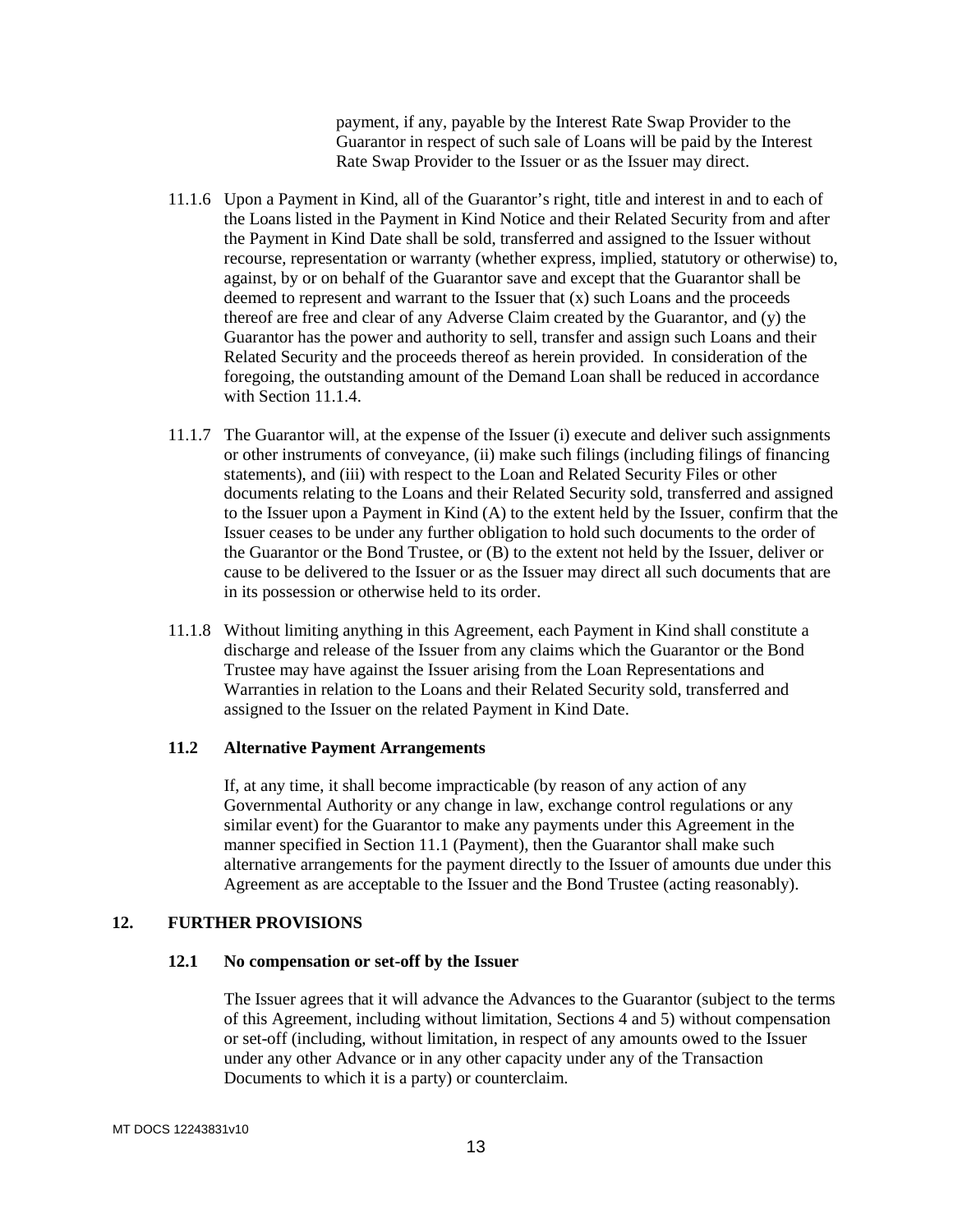## **12.2 Evidence of Indebtedness**

In any proceeding, action or claim relating to this Agreement a statement as to any amount due to the Issuer under this Agreement shall, unless otherwise provided in this Agreement, be *prima facie* evidence that such amount is in fact due and payable.

#### **12.3 Rights Cumulative, Waivers**

The respective rights of the Guarantor and the Issuer under this Agreement:

- 12.3.1 may be exercised as often as necessary;
- 12.3.2 are cumulative and not exclusive of its rights under applicable law; and
- 12.3.3 may be waived only in writing and specifically.

Delay in exercising or non-exercise of any such right is not a waiver of that right.

#### **12.4 Severability**

The invalidity or unenforceability of any provision of this Agreement in any jurisdiction shall not in any way affect or impair:

- 12.4.1 the validity or enforceability in that jurisdiction of any other provision of this Agreement; or
- 12.4.2 the validity or enforceability in other jurisdictions of that or any other provision of this Agreement.

### **12.5 Notices**

12.5.1 Any notice, direction or other communication given under this Agreement shall be in writing and given by delivering it or sending it by prepaid first class mail to the address of such Person set forth above unless an alternative address is provided below, in which case delivery shall be to the address provided below, or by facsimile transmission to the facsimile number set forth below, as applicable:

in the case of the Guarantor, to:

CCDQ Covered Bond (Legislative) Guarantor Limited Partnership Box 48, Suite 5300 Toronto Dominion Bank Tower Toronto, Ontario Canada M5K 1E6

Attention: Jean Blouin

Fax: (514) 281-7329

in the case of the Issuer or the Cash Manager, to: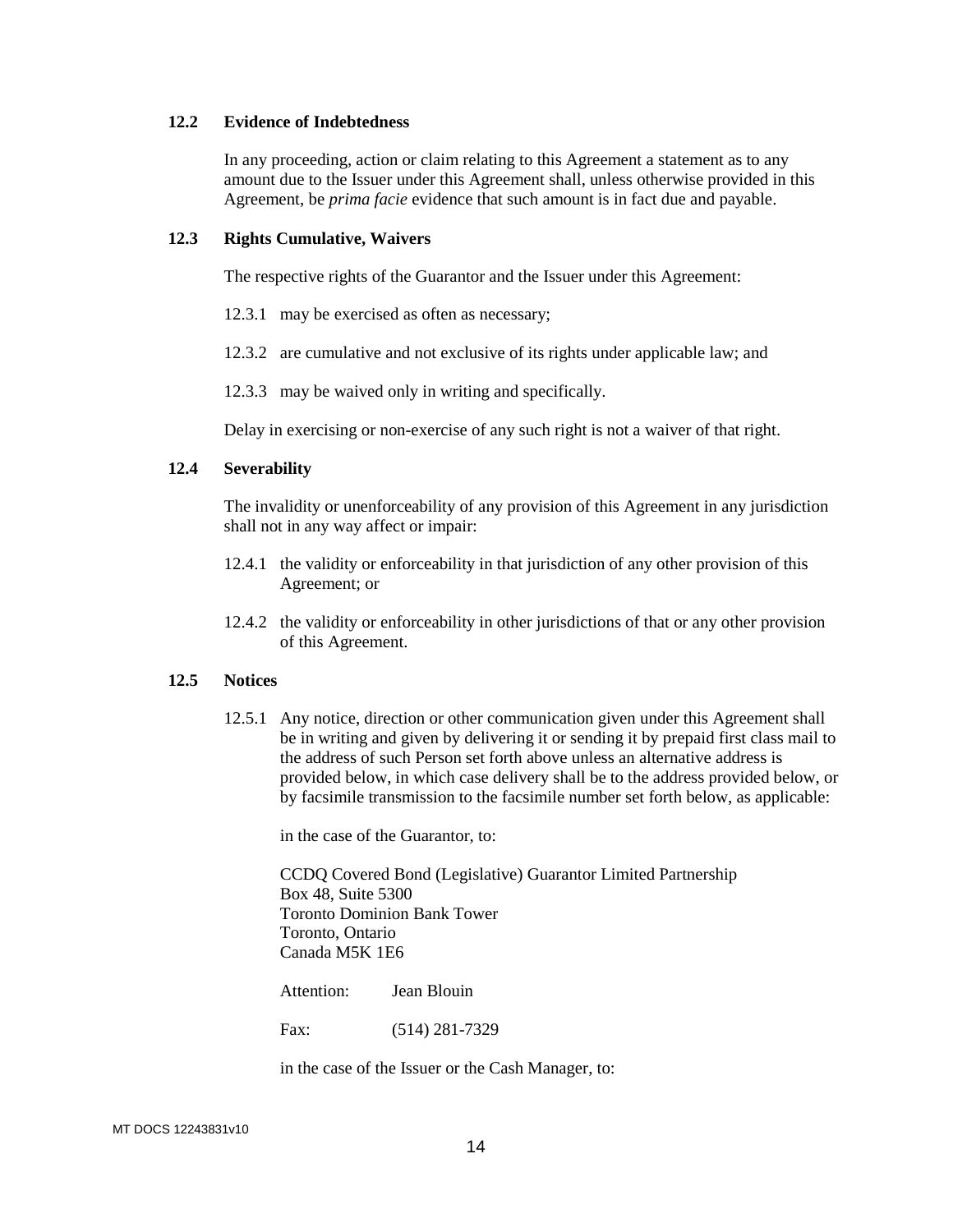La Caisse centrale Desjardins du Québec 1170 Peel Street, Suite 600 Montreal, Quebec, Canada H3B 0B1

Attention: Jean Blouin

Fax: (514) 281-7329

- 12.5.2 Any such communication will be deemed to have been validly and effectively given (i) if personally delivered, on the date of such delivery if such date is a Montreal Business Day and such delivery was made prior to 4:00 p.m. (Montreal time) and otherwise on the next Montreal Business Day, (ii) in the case of first class post, when it would be received in the ordinary course of the post, or (ii) if transmitted by facsimile transmission on the Montreal Business Day following the date of transmission provided the transmitter receives a confirmation of successful transmission.
- 12.5.3 Any party may change its address for notice, or facsimile contact information for service from time to time by notice given in accordance with the foregoing and any subsequent notice shall be sent to such party at its changed address, or facsimile contact information, as applicable.

#### **12.6 Assignment**

None of the Issuer, the Guarantor and the Cash Manager may assign or transfer any of its rights or obligations under this Agreement, except as provided for in the Transaction Documents, unless the Guarantor, the Issuer or the Cash Manager has obtained Rating Agency Confirmation for any such assignment. Notwithstanding the provisions of the immediately preceding sentence, the parties hereto (i) acknowledge that the Guarantor may grant a hypothec on, and a security interest in, all of its rights, title and interest in this Agreement in favour of Computershare Trust Company of Canada, as *fondé de pouvoir* under Article 2692 of the Civil Code, for the benefit of the Secured Creditors, including *inter alia* the holders of the Covered Bonds, in accordance with and pursuant to the terms of the Security Agreement and the Security Documents, (ii) irrevocably consent thereto, and (iii) confirm that no Rating Agency Confirmation shall be required in respect thereof.

#### **12.7 Amendments, Variation and Waiver**

Subject to the terms of Section 8.02 of the Security Agreement, any amendments to this Agreement will be made only with the prior written consent of each party to this Agreement provided, for certainty, no such consent shall be required in connection with the amendment or other change to the rate of interest on Advances payable hereunder. No waiver of this Agreement shall be effective unless it is in writing and signed by (or by some Person duly authorised by) each of the parties. Each proposed amendment or waiver of this Agreement that is considered by the Guarantor to be a material amendment or waiver shall be subject to Rating Agency Confirmation and the Guarantor (or the Cash Manager on its behalf) shall deliver notice to the Rating Agencies of any amendment or waiver which does not require Rating Agency Confirmation provided that failure to deliver such notice shall not constitute a breach of the obligations of the Guarantor under this Agreement. No single or partial exercise of, or failure or delay in exercising, any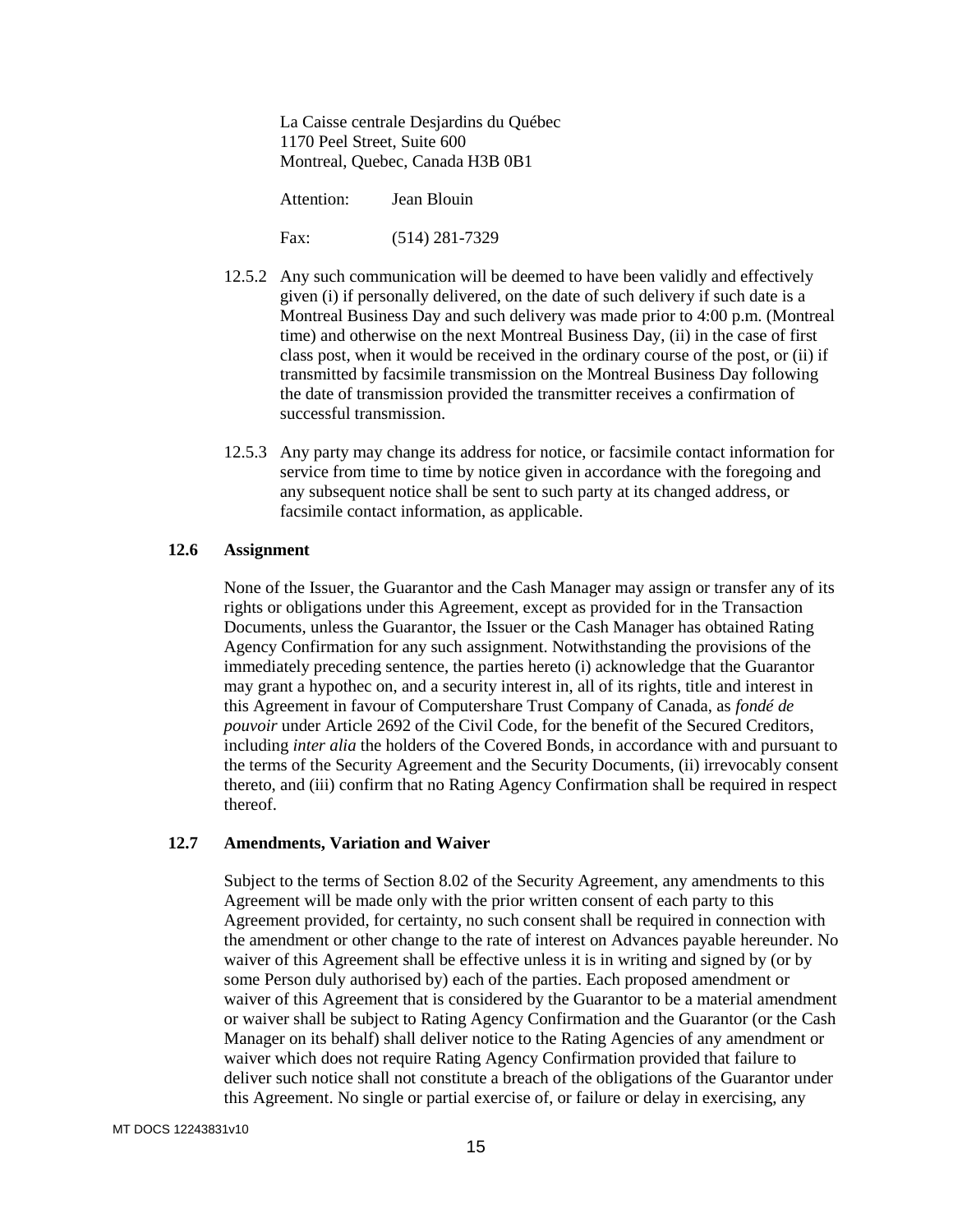right under this Agreement shall constitute a waiver or preclude any other or further exercise of that or any other right.

## **12.8 Non-Petition**

The Issuer and Cash Manager agree that they shall not institute or join any other Person or entity in instituting against, or with respect to, the Guarantor, or any of the general partners of the Guarantor, any bankruptcy or insolvency event so long as any Covered Bonds issued by the Issuer under the Programme shall be outstanding or there shall not have elapsed one year plus one day since the last day on which any such Covered Bonds shall have been outstanding. The foregoing provision shall survive the termination of this Agreement by any of the parties hereto.

#### **12.9 Counterparts**

This Agreement may be signed (manually or by facsimile) and delivered in more than one counterpart all of which, taken together, shall constitute one and the same Agreement.

#### **12.10 Third Party Rights**

This Agreement does not create any right which is enforceable by any Person who is not a party to this Agreement.

### **12.11 Limitation of Liability of Limited Partners**

CCDQ Covered Bond (Legislative) Guarantor Limited Partnership is a limited partnership formed under the *Limited Partnerships Act* (Ontario), a limited partner of which is, except as expressly required by law, only liable for any of its liabilities or any of its losses to the extent of the amount that the limited partner has contributed or agreed to contribute to its capital.

### **13. GOVERNING LAW**

This Agreement shall be governed by, and construed in accordance with, the laws of the Province of Ontario and the federal laws of Canada applicable therein, without regard to conflict of law principles.

### **14. SUBMISSION TO JURISDICTION**

Each of the parties hereto irrevocably attorns and submits to the non-exclusive jurisdiction of the courts of the Province of Ontario in any action or proceeding arising out of or relating to this Agreement, and hereby irrevocably agrees that all claims in respect of such action or proceeding may be heard and determined by such courts. Each party to this Agreement hereby irrevocably waives, to the fullest extent it may possibly do so, any defence or claim that the courts of the Province of Ontario are an inconvenient forum for the maintenance or hearing of such action or proceeding.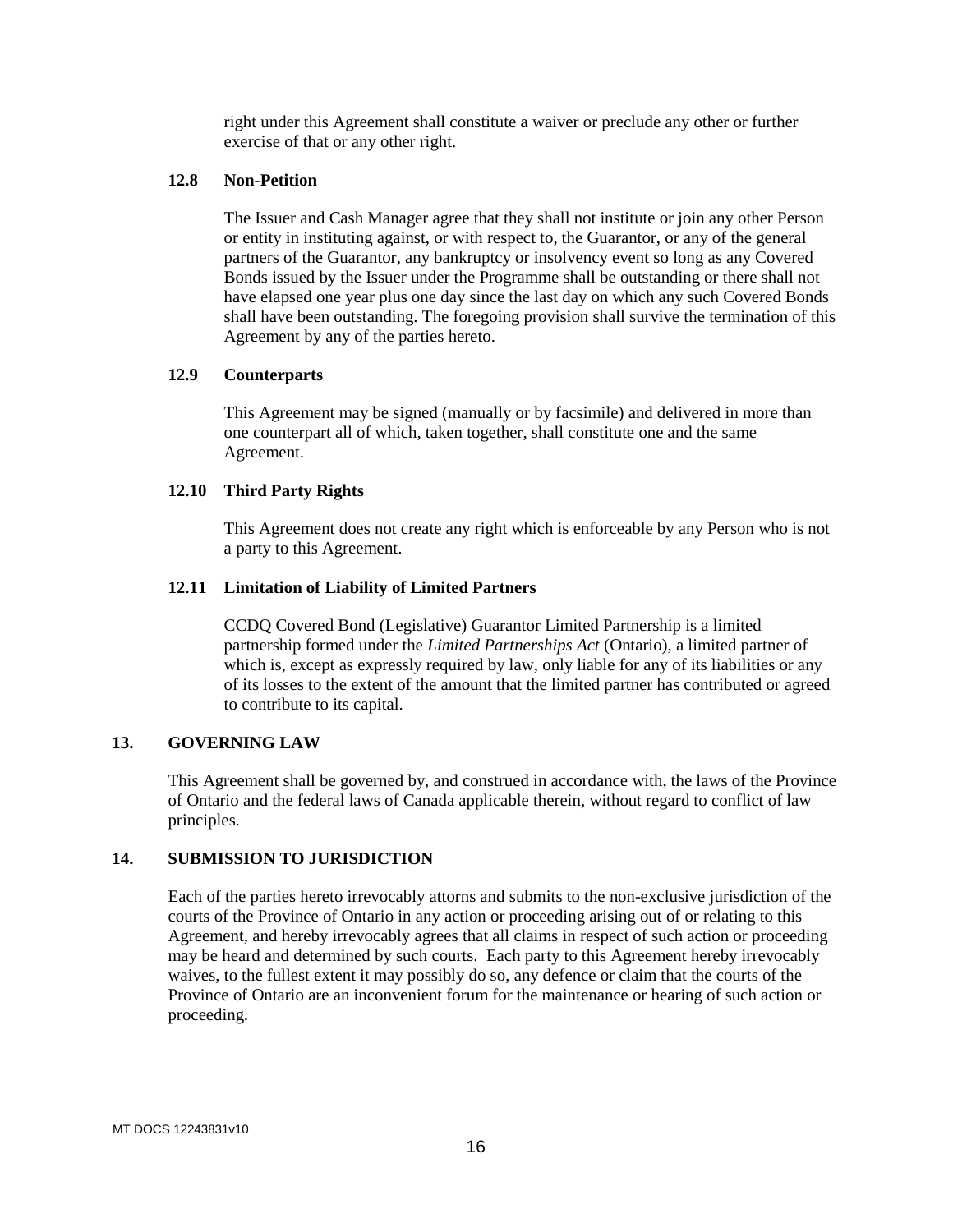## **15. LANGUAGE**

The parties hereto confirm that it is their wish that this Agreement and all documents relating thereto, including notices, be drawn up in the English language. *Les parties aux présentes confirment leur volonté que cette convention de même que tous les documents, y compris tous les avis, s'y rapportant soient rédigés en langue anglaise*.

[*The remainder of this page intentionally left blank*]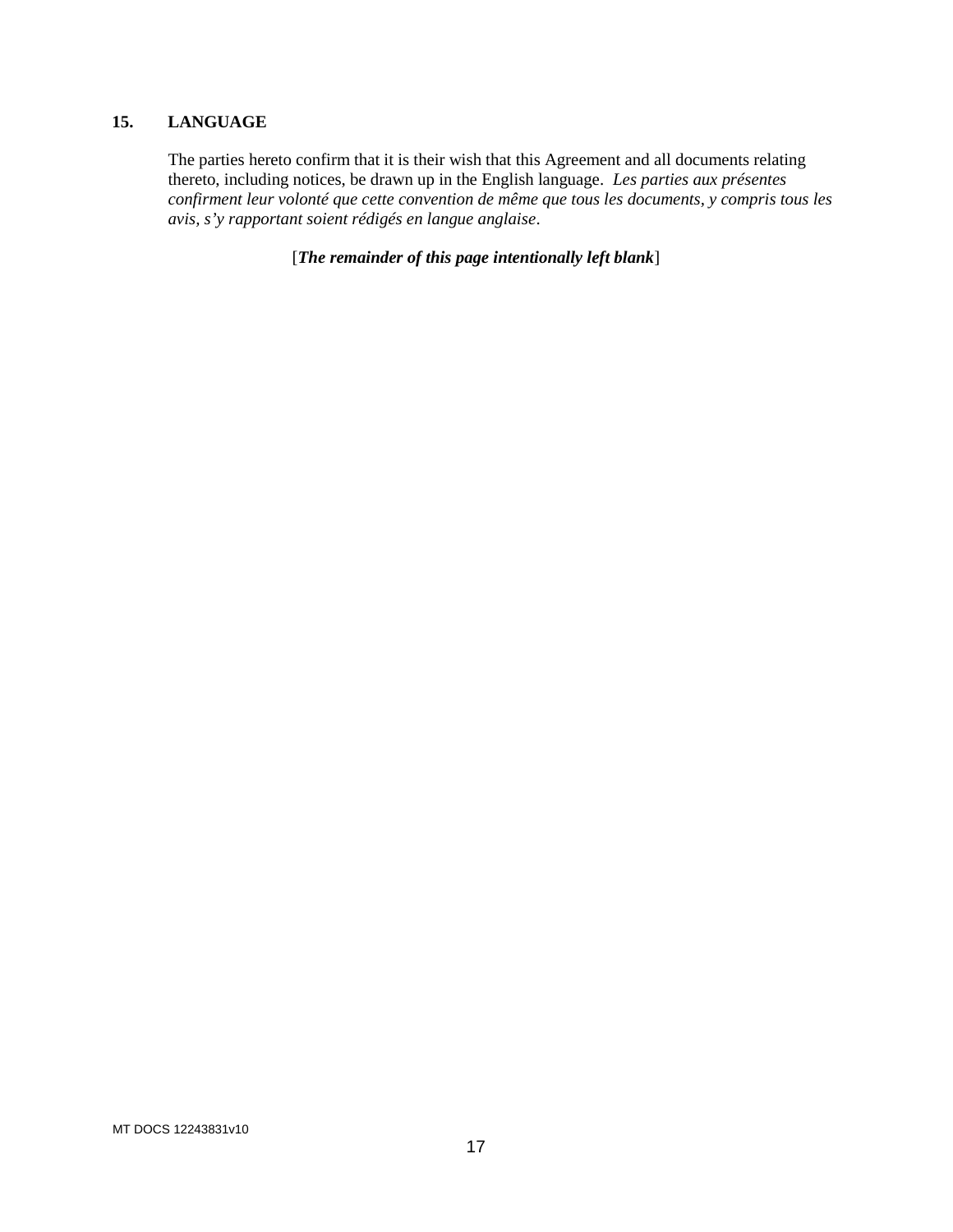IN WITNESS WHEREOF the parties have caused this Agreement to be duly executed as of the date first written above.

## CCDQ COVERED BOND (LEGISLATTVE) GUARANTOR LIMITED PARTNERSHIP, acting by its managing general partner CCDQ CB (LEGISLATIVE) MANAGING GP INC.

Per :

Name: Lionel Gauvin Title: President

 $\lambda$ 

Per :

Name : Jacques Descôteaux Title : Secretary

## LA CAISSE CENTRALE DESJARDINS DU QUÉBEC

Per :

Name: L.-Daniel Gauvin Title: General Manager

Per :

Name: Jacques Descôteaux Title:Chief Treasurer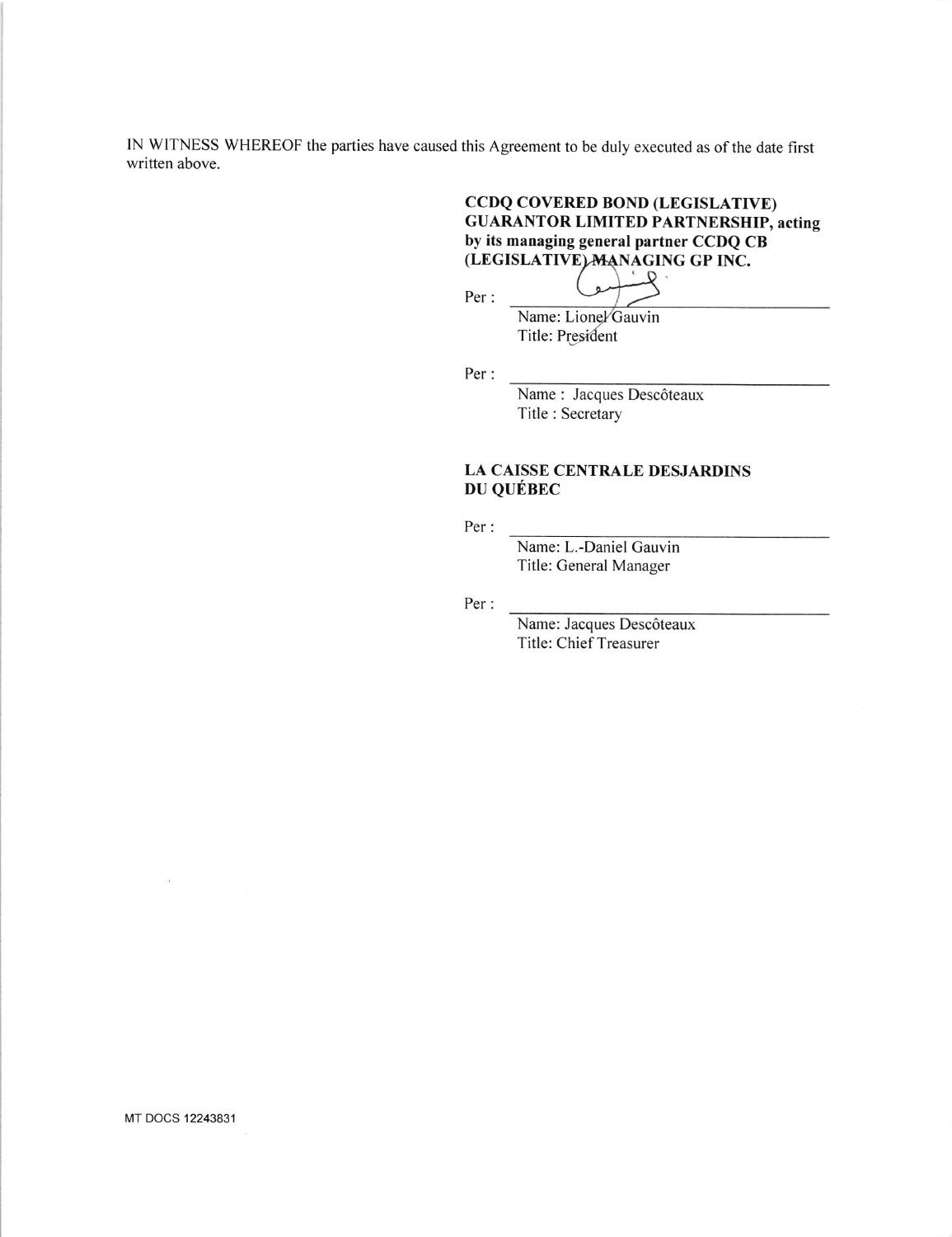IN WITNESS WHEREOF the parties have caused this Agreement to be duly executed as of the date first

# **CCDQ COVERED BOND (LEGISLATIVE) GUARANTOR LIMITED PARTNERSHIP, acting** by its managing general partner CCDQ CB (LEGISLATIVE) MANAGING GP INC.

Per:

Name: Lionel Gauvin Title: President

Per : Name : Sacques Descôteaux Title : Secretary

LA CAISSE CENTRALE DESJARDINS DU QUÉBEC

> $\lambda$ UΛ

Per:

Name: L. Daniel Gauvin Title: General Manager

 $\mathbb{Z}$ 

Per:

ame: Jacques Descôteaux

Title: Chief Treasurer

MT DOCS 12243831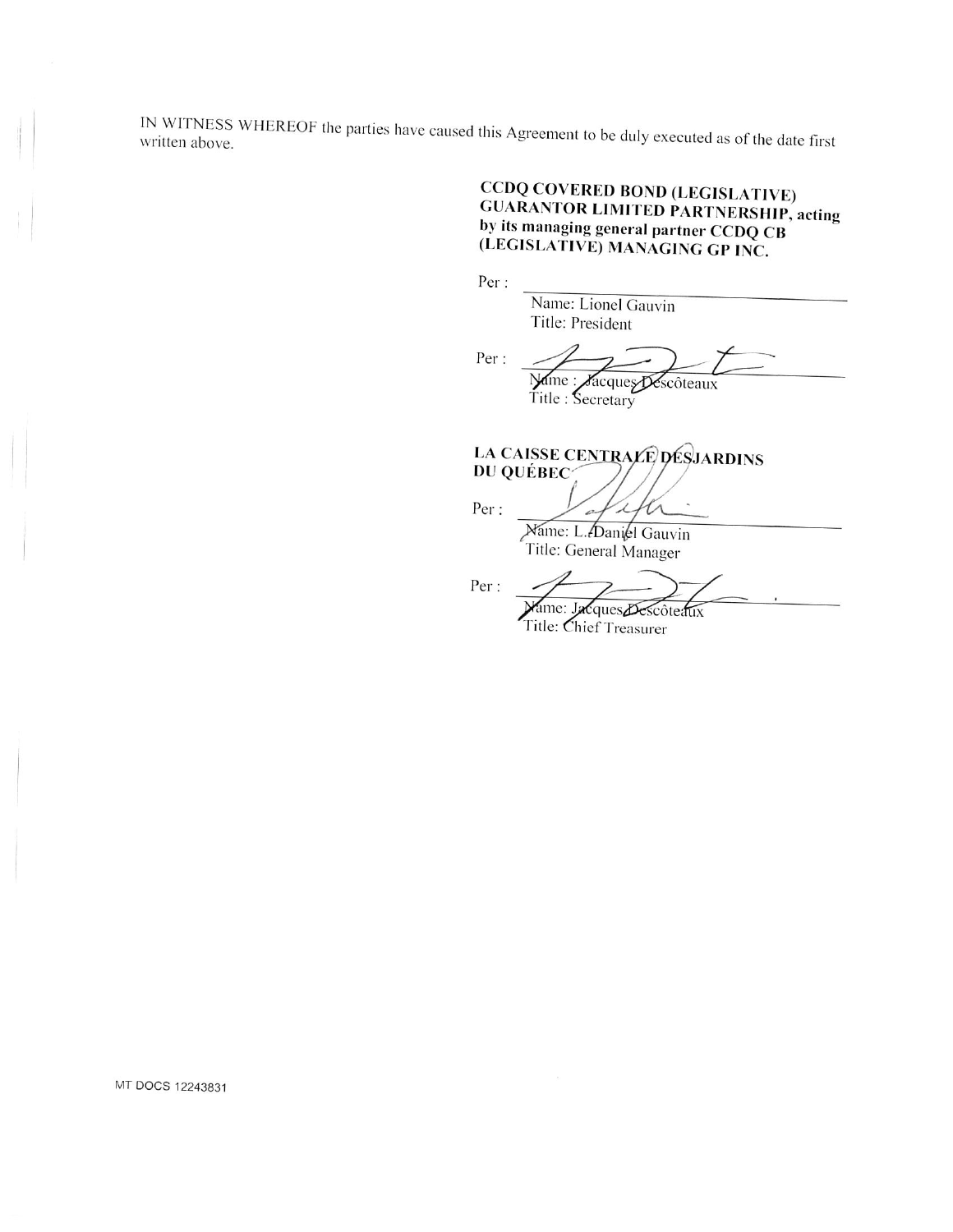#### **SCHEDULE 1 ADVANCE REQUEST**

From: CCDQ Covered Bond (Legislative) Guarantor Limited Partnership ("**Guarantor**")

To: La Caisse centrale Desjardins du Québec (the "**Issuer**")

Date:

Dear Sirs:

We refer to the agreement between, ourselves and you (as from time to time amended, restated, replaced, varied or supplemented, the "**Intercompany Loan Agreement**") dated as of January 28, 2014 whereby an Intercompany Loan was made available to us. Terms defined in the Intercompany Loan Agreement shall have the same meaning in this Advance Request.

We hereby give you notice that, pursuant to the Intercompany Loan Agreement and upon the terms and subject to the conditions contained therein, we wish the following Advances to be made available to us as follows:

- (a) [List Advances specifying type]
- (b) Aggregate Amount: [ ].
- (c) Drawdown Date: [ ].
- (d) We confirm that as of the date hereof:
	- 1. the undersigned has delivered a copy of a resolution duly passed by the board of directors of the managing general partner of the Guarantor authorizing its execution, delivery and performance on behalf of Guarantor of the Intercompany Loan Agreement certified by an officer of the managing general partner;
	- 2. the aggregate outstanding amount of the Advances after giving effect to the Advance requested herein does not exceed the Total Credit Commitment;
	- 3. no Issuer Event of Default, Guarantor Event of Default or Managing GP Default Event has occurred and is continuing; and
	- 4. unless agreed to by the Issuer and subject to Rating Agency Confirmation, no Demand Loan Repayment Event has occurred and is continuing.

The net proceeds of this drawdown should be credited to our account numbered  $\lceil \cdot \cdot \cdot \rceil$  with the  $\lceil \cdot \rceil$ .

Yours faithfully,

**CCDQ COVERED BOND (LEGISLATIVE) GUARANTOR LIMITED PARTNERSHIP, acting by its managing general partner CCDQ CB (LEGISLATIVE) MANAGING GP INC.**

Per :

Name : ● Title : ●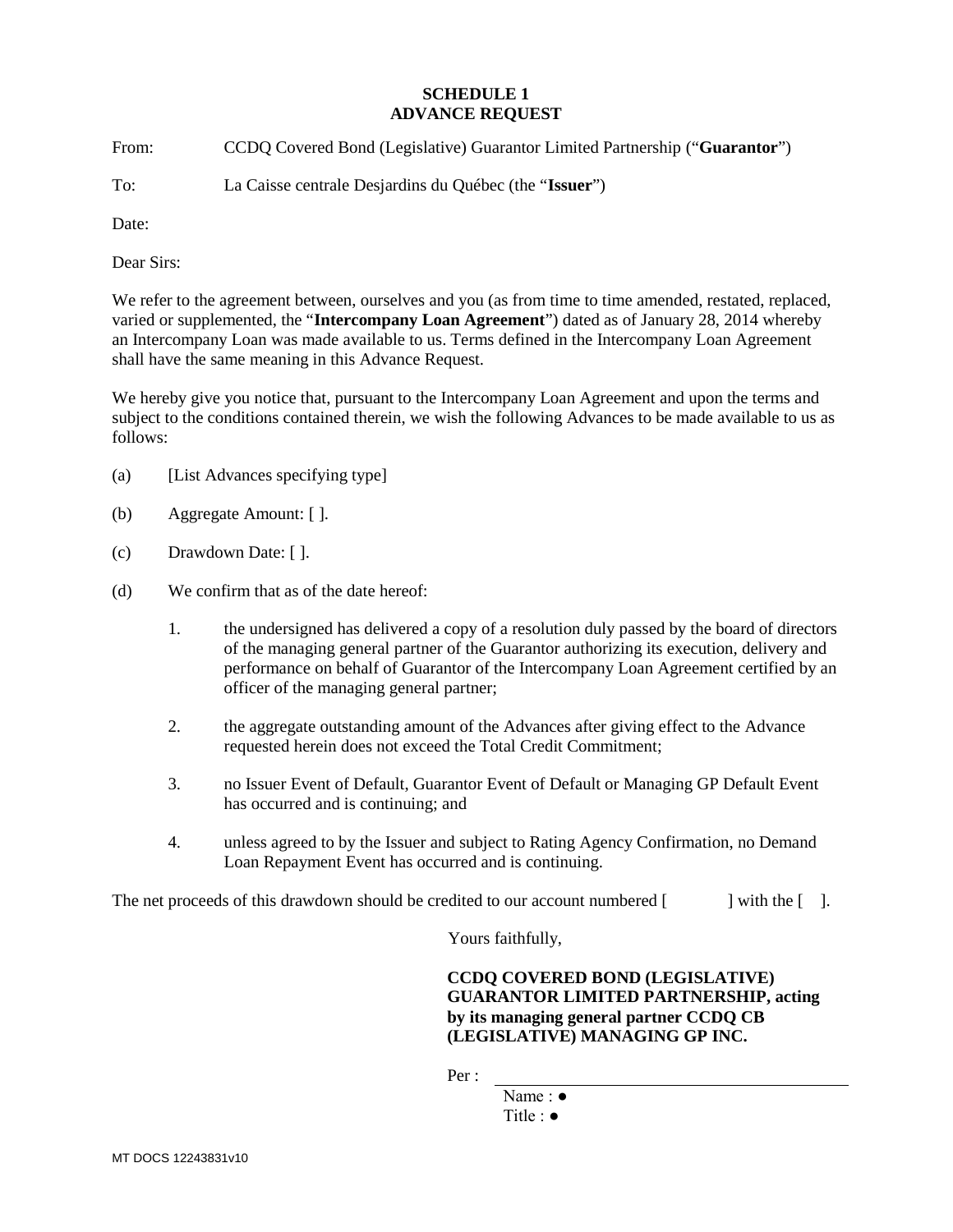#### **SCHEDULE 2 ASSET COVERAGE TEST**

(included for reference only)

*N.B. The parties to this Intercompany Loan Agreement agree this Schedule 2 is included for reference only. To the extent of any inconsistency between this Schedule 2 and the Asset Coverage Test as set out in Schedule 2 to the Limited Partnership Agreement, the terms of Schedule 2 to the Limited Partnership Agreement shall govern. For defined terms used and not otherwise defined herein see the Master Definitions and Construction Agreement.*

### **[See attached]**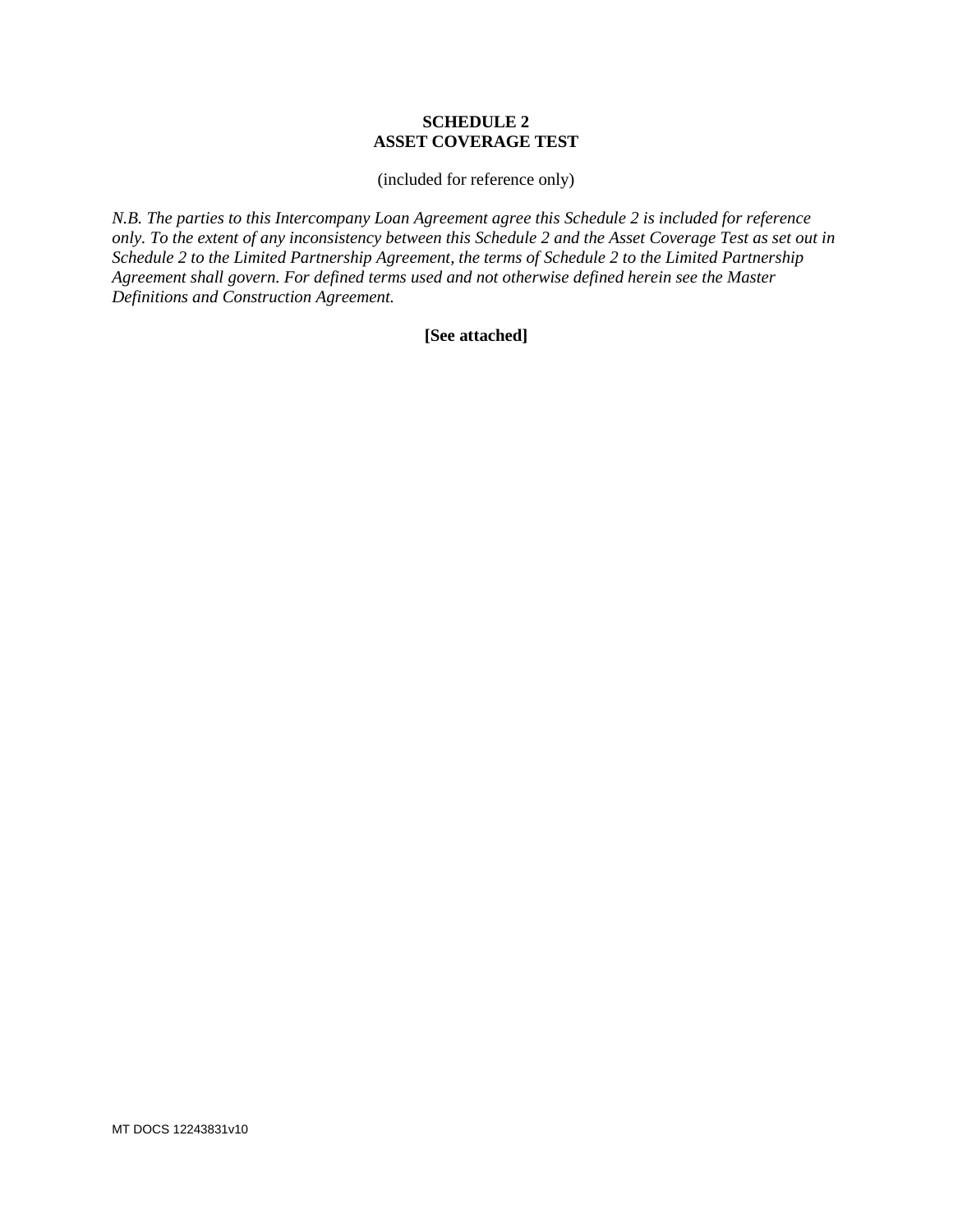#### **SCHEDULE 3**

#### **CONTINGENT COLLATERAL NOTICE**

To: CCDQ Covered Bond (Legislative) Guarantor Limited Partnership ("**Guarantor**")

From: La Caisse centrale Desjardins du Québec (the "**Issuer**")

Date:

Dear Sirs,

We refer to the agreement between, ourselves and you (as from time to time amended, varied, novated or supplemented (the "**Intercompany Loan Agreement**")) dated January 28, 2014 whereby an Intercompany Loan was made available to you. Terms defined in the Intercompany Loan Agreement, whether directly or by reference, shall have the same meaning in this Contingent Collateral Notice.

In our capacity as the **[Interest Rate Swap Provider/Covered Bond Swap Provider]**, we hereby give you notice that, one of the following events has occurred under the **[Interest Rate Swap Agreement/Covered Bond Swap Agreement]**:

- 15.1.1 a Contingent Collateral Trigger Event,
- 15.1.2 an event of default (other than an insolvency event of default) or an additional termination event in respect of which the Swap Provider is the defaulting party or the affected party, as applicable, or
- 15.1.3 a Downgrade Trigger Event.

As a result of the foregoing, in our capacity as lender under the Intercompany Loan Agreement, we hereby give you notice that we elect to decrease the amount of the Demand Loan with a corresponding increase in the amount of the Guarantee Loan, in each case, in an amount equal to the related Contingent Collateral Amount, which amount shall be determined on a daily basis for so long as this Contingent Collateral Notice continues to be in effect.

If and to the extent that the foregoing event under the **[Interest Rate Swap Agreement/Covered Bond Swap Agreement**] is cured, this Contingent Collateral Notice shall be automatically revoked and of no further effect and the related Contingent Collateral Amount shall be deemed nil from the date of such cure.